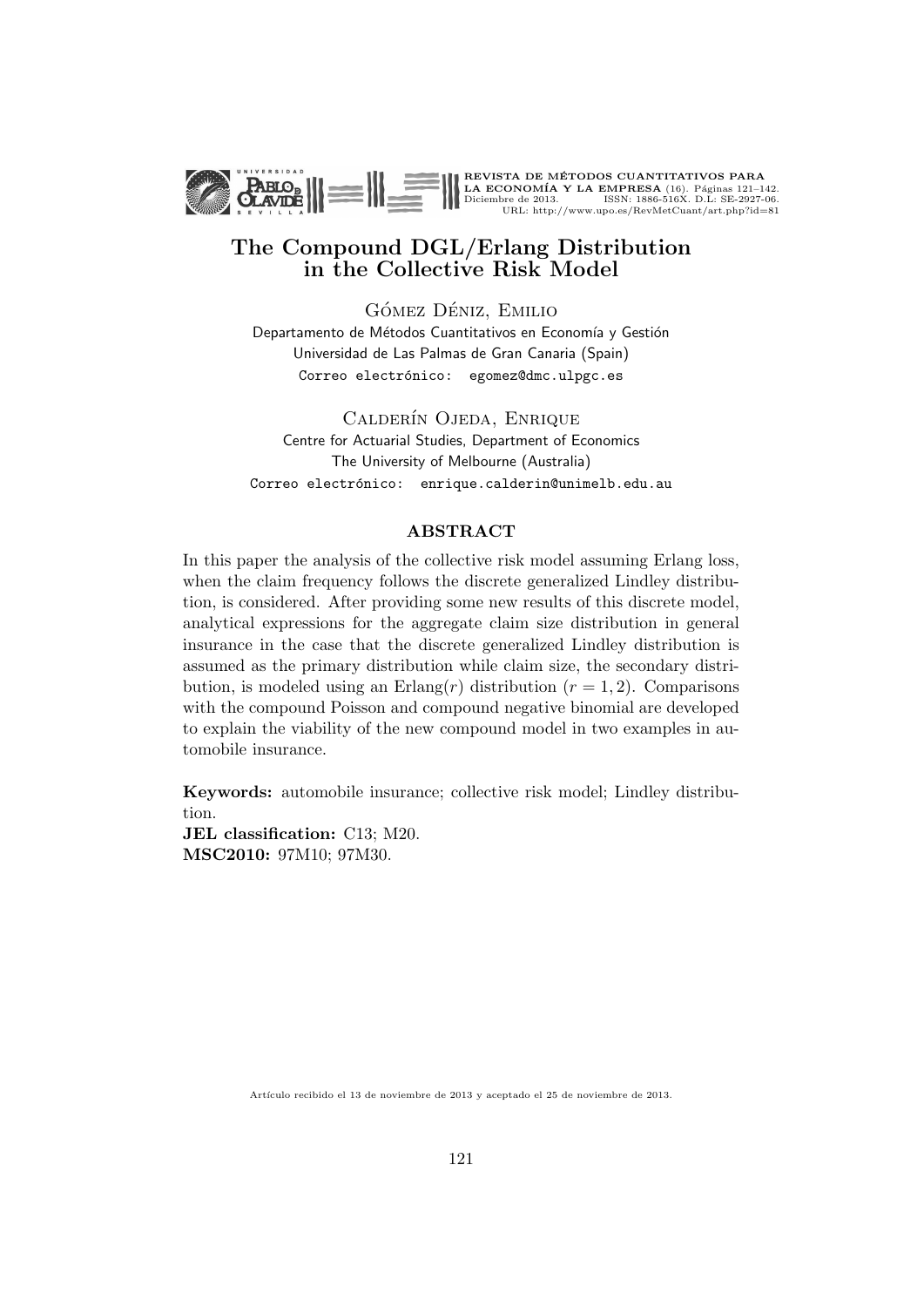# La distribución compuesta DGL/Erlang en el modelo de riesgo colectivo

#### RESUMEN

En este artículo se analiza el modelo de riesgo colectivo asumiendo que la cantidad individual reclamada sigue una función de densidad Erlang y el número de reclamaciones es una variable aleatoria cuya función masa de probabilidad es la generalizada discreta Lindley. En la primera parte de este trabajo se presentan nuevas propiedades de esta distribución discreta; seguidamente, se calculan expresiones analíticas para la cantidad total reclamada en seguros generales cuando la distribución primaria es la generalizada discreta Lindley, asumiendo la densidad Erlang $(r)$   $(r = 1, 2)$  como distribución secundaria. En la ilustración numérica, el nuevo modelo expuesto en este artículo se compara con los modelos compuestos Poisson y Binomial Negativa en dos ejemplos, en el contexto de seguros de automóviles, para mostrar su efectividad.

Palabras clave: seguro de automóviles; modelo de riesgo colectivo; distribución Lindley. Clasificación JEL: C13; M20. MSC2010: 97M10; 97M30.

# N=NH = N=N=NH = N=N=N=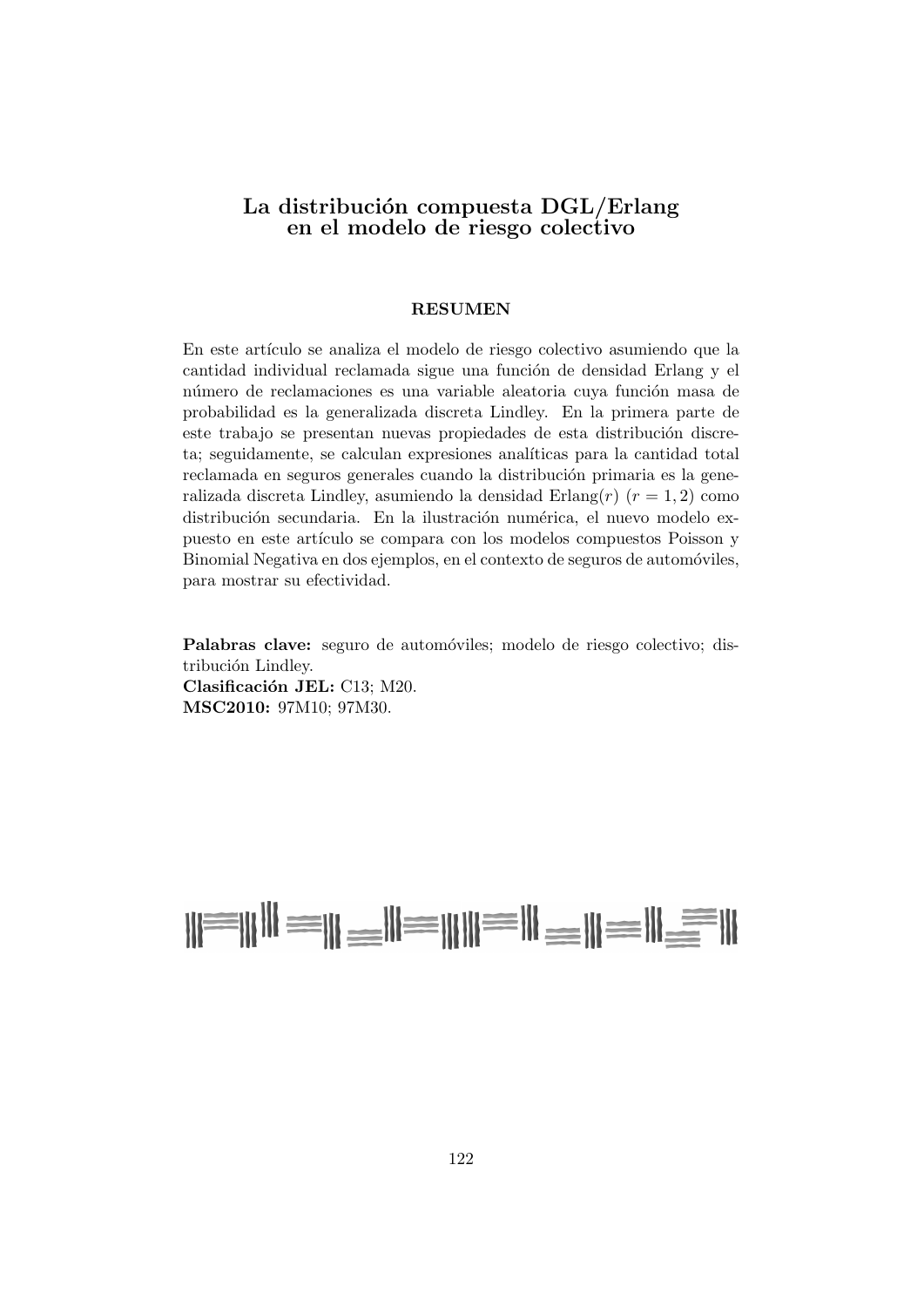# **1 Introduction**

One of the most significant goals of any insurance risk activity is to achieve a satisfactory model for the probability distribution of the total claim amount. The classical collective theory of risk is based on the assumption that the counting process representing the number of claims (known as primary distribution) is a Poisson process and the associated cumulative or compound process representing the total claim amount is thus compound Poisson. Nevertheless, it has been considered in many instances that the number of automobile claims process is not necessarily of Poisson type. It is wellknown that collective claim frequencies are characterized by over-dispersion, i.e., the variance is greater than the mean (see Dionne and Vanasse (1989) and Meng *et al.*, (1999)). A key restriction of the Poisson distribution is that the variance equals the mean and, therefore, it seems not suitable for modeling automobile claim frequencies. Therefore, alternative assumptions need to be made concerning the primary distribution in the setting of the collective risk model.

In this paper the discrete generalized Lindley distribution proposed recently by Calderín-Ojeda and Gómez-Déniz (2013) is considered. This model can be viewed as a generalization of the geometric distribution and, thus, an alternative to the negative binomial distribution and the Poisson-inverse Gaussian distribution (see Willmot (1987)). The new distribution is unimodal with the possibility of a zero vertex or a mode greater than zero, depending on the values of the parameters of the distribution. These two features, zero vertex (high percentage of zero values in the empirical distribution (Boucher *et al.* (2007)) and over-dispersion are omnipresent in automobile insurance portfolios. Therefore, the new distribution can be considered as a useful alternative for modeling phenomena of this nature in the context of insurance.

When addressing the aggregate amount of claims for a compound class of policies, and when the new distribution acts as the primary one, a closed expression for the probability density function (pdf) of the total claim amount is obtained assuming that the secondary distribution is  $Erlang(r, \gamma)$ . This family of loss distributions may arise in insurance settings when the individual claim amount is the sum of exponentially distributed claims. For example, in catastrophe insurance the aggregate claim size of a portfolio of *r* insured properties in a particular region where each property is prone to the same risk (e.g. storms, fires) and claim amounts follow an exponential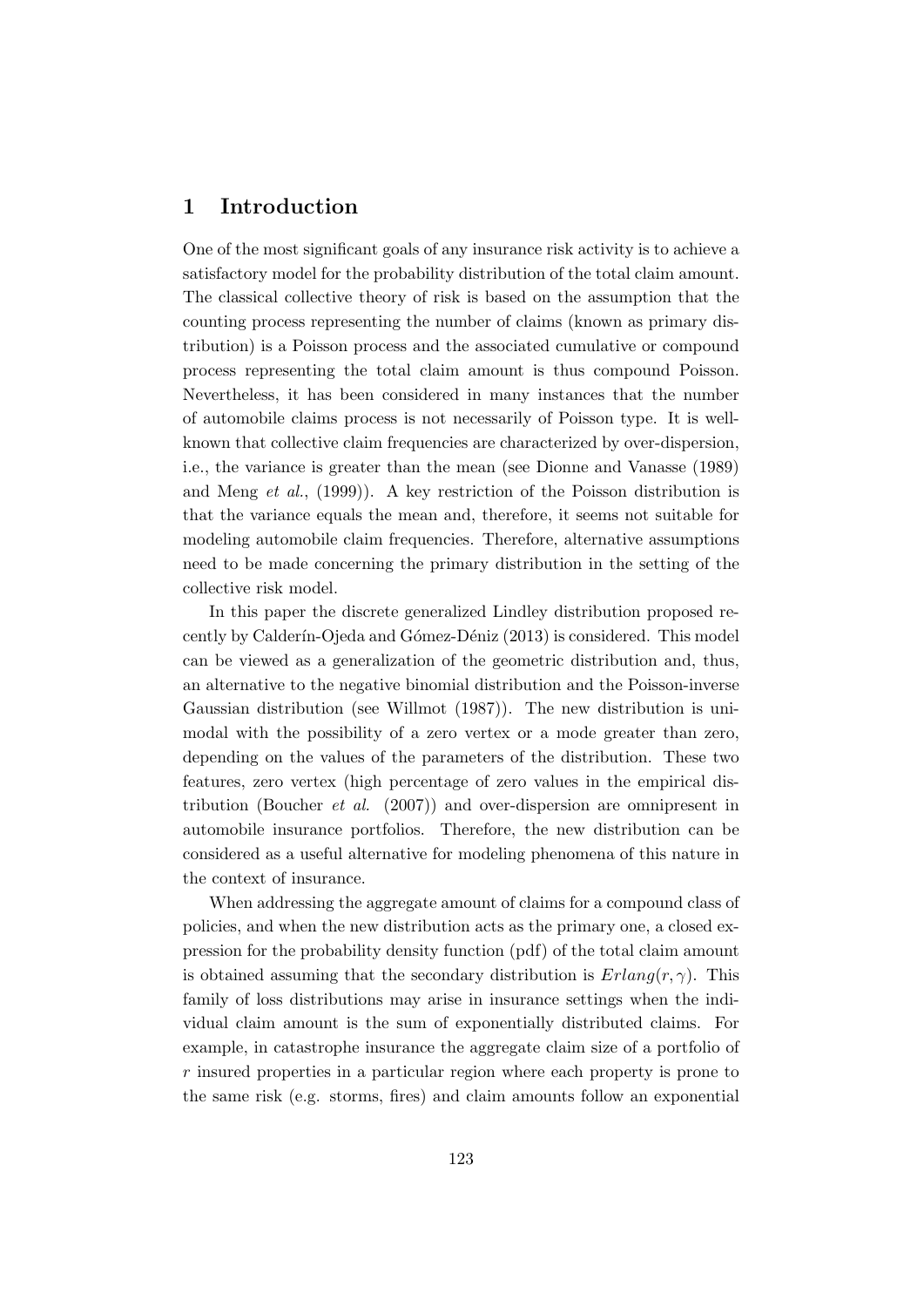distribution with parameter  $\gamma$ , would follow an Erlang distribution with parameters  $r$  and  $\gamma$ . Apart from that, by choosing this family of distributions more flexibility is achieved when fitting empirical loss data. Additionally, from the numerical results obtained, it can be considered as alternative to compound Poisson and compound negative binomial models, traditionally used in actuarial literature. See Freifelder (1974), Rolski *et al.* (1999), Nadarajah and Kotz (2006a and 2006b) and Klugman *et al.* (2008) among others, for a comprehensive study of the compound models in the collective risk theory.

After reviewing some of its properties, we consider the question of parameter estimation when both, the moments and maximum likelihood method are considered. Then, the expected frequencies are calculated in two examples based on automobile claim frequencies, and the estimated values are used to plot the right-tail of the probability density function of the aggregate claim size of the compound discrete generalized Lindley distribution for different values of the parameter  $\gamma$ . Next, the results are compared with those obtained by using the compound Poisson and compound negative binomial models.

The rest of the paper is structured as follows. In Section 2, we give some properties of the discrete generalized Lindley distribution such as moments and inverse moments, among other characteristics. Then, parameters are estimated via moments and maximum likelihood methods. In Section 3, analytical expressions for the compound collective risk model are obtained by using the discrete generalized Lindley distribution and the  $Erlang(r, \gamma)$ (with  $r = 1, 2$ ) distribution as primary and secondary distributions, respectively. Next in Section 4, the performance of the discrete generalized distribution is evaluated by using two examples in the context of automobile insurance claiming. Later, the obtained results are used to plot the density function of the aggregate claim size of the compound model. Finally, conclusions are given in the last Section.

# **2 DGL as primary distribution**

The discrete generalized Lindley distribution (DGL), introduced not long ago by Calderín-Ojeda and Gómez-Déniz (2013), is obtained by discretizing the continuous generalized Lindley distribution proposed in Zakerzadeh and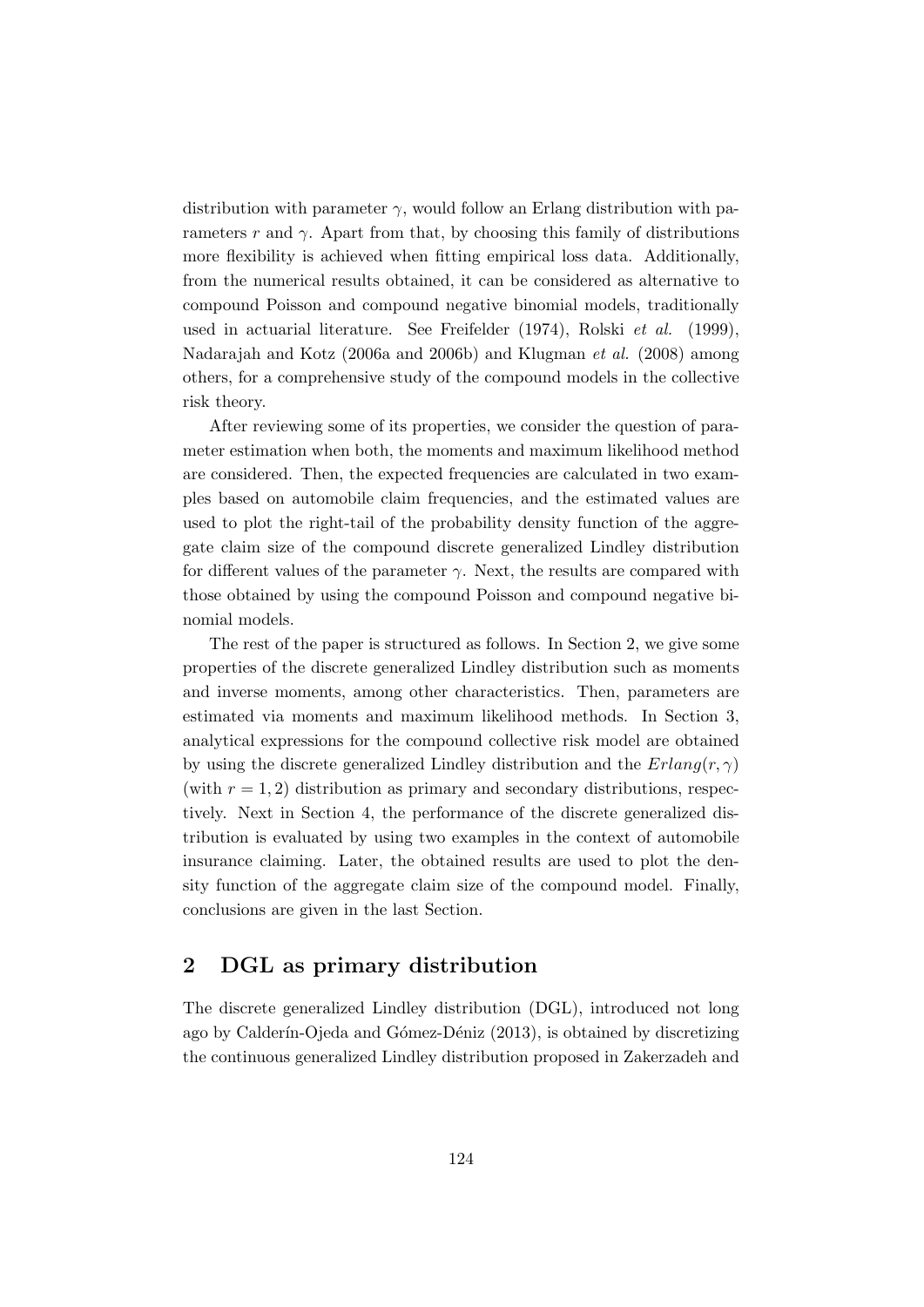Dolati (2009) whose survival function is given by

$$
\bar{F}(x) = \frac{\alpha(1+\theta x) + \theta}{\alpha + \theta} \exp(-\theta x), \quad x > 0,
$$
\n(1)

for  $\theta > 0$  and  $\alpha \geq 0$ , which generalizes the continuous Lindley distribution (Lindley (1958)) when  $\alpha = 1$  and the classical exponential distribution is obviously obtained when  $\alpha = 0$ .

The DGL distribution has been built by discretizing the continuous survival function (1). This methodology has been used before in reliability and other fields of science and engineering. For instance, Nakagawa and Osaki (1975) derived the discrete Weibull distribution; Roy (2004) studied the discrete Rayleigh distribution; Gómez-Déniz (2010) analyzed a generalization of the geometric distribution using the Marshall and Olkin (1997) scheme; and Gómez-Déniz and Calderín-Ojeda (2011) deduced the discrete Lindley distribution. Properties of this distribution can be seen in Calderín-Ojeda and Gómez-Déniz (2013). The probability mass function (pmf) of the DGL distribution is given by

$$
\Pr(X = x) = \lambda^x \frac{\alpha \lambda \log \lambda + \bar{\lambda} (\alpha - \log \lambda^{\alpha x + 1})}{\alpha - \log \lambda}, \quad x = 0, 1, 2, \dots,
$$
 (2)

for  $\alpha \geq 0$ ,  $0 < \lambda < 1$ ,  $\overline{\lambda} = 1 - \lambda$  and where the reparameterization  $\lambda =$  $\exp(-\theta)$  has been considered. Observe than when  $\alpha = 0$  equation (2) reduces to the geometric distribution and when  $\alpha = 1$  we obtain the discrete Lindley distribution in Gómez-Déniz and Calderín-Ojeda (2011).

The cumulative distribution function is given by

$$
\Pr(X \le x) = 1 - \frac{\alpha - (1 + \alpha(1 + x)) \log \lambda}{\alpha - \log \lambda} \lambda^{1+x}.
$$

In addition to the results provided by Calderín-Ojeda and Gómez-Déniz (2013), moments can be easily derived from the probability generating function, which is given by

$$
G_X(z) = \frac{\alpha \bar{\lambda}(1 - z\lambda) - [1 - \lambda(1 + \alpha + z(1 - \alpha - \lambda))] \log \lambda}{(1 - \lambda z)^2 (\alpha - \log \lambda)}, \ |z| < 1. \tag{3}
$$

The mean and second factorial moment can be obtained from (3) and are given by

$$
\mathbb{E}(X) = \frac{\lambda[\alpha\bar{\lambda} - (\bar{\lambda} + \alpha)\log\lambda]}{\bar{\lambda}^2(\alpha - \log\lambda)},
$$
\n(4)

$$
\mathbb{E}(X(X-1)) = \frac{2\lambda^2[\alpha\bar{\lambda} - (\bar{\lambda} + 2\alpha)\log\lambda]}{\bar{\lambda}^3(\alpha - \log\lambda)}.
$$
 (5)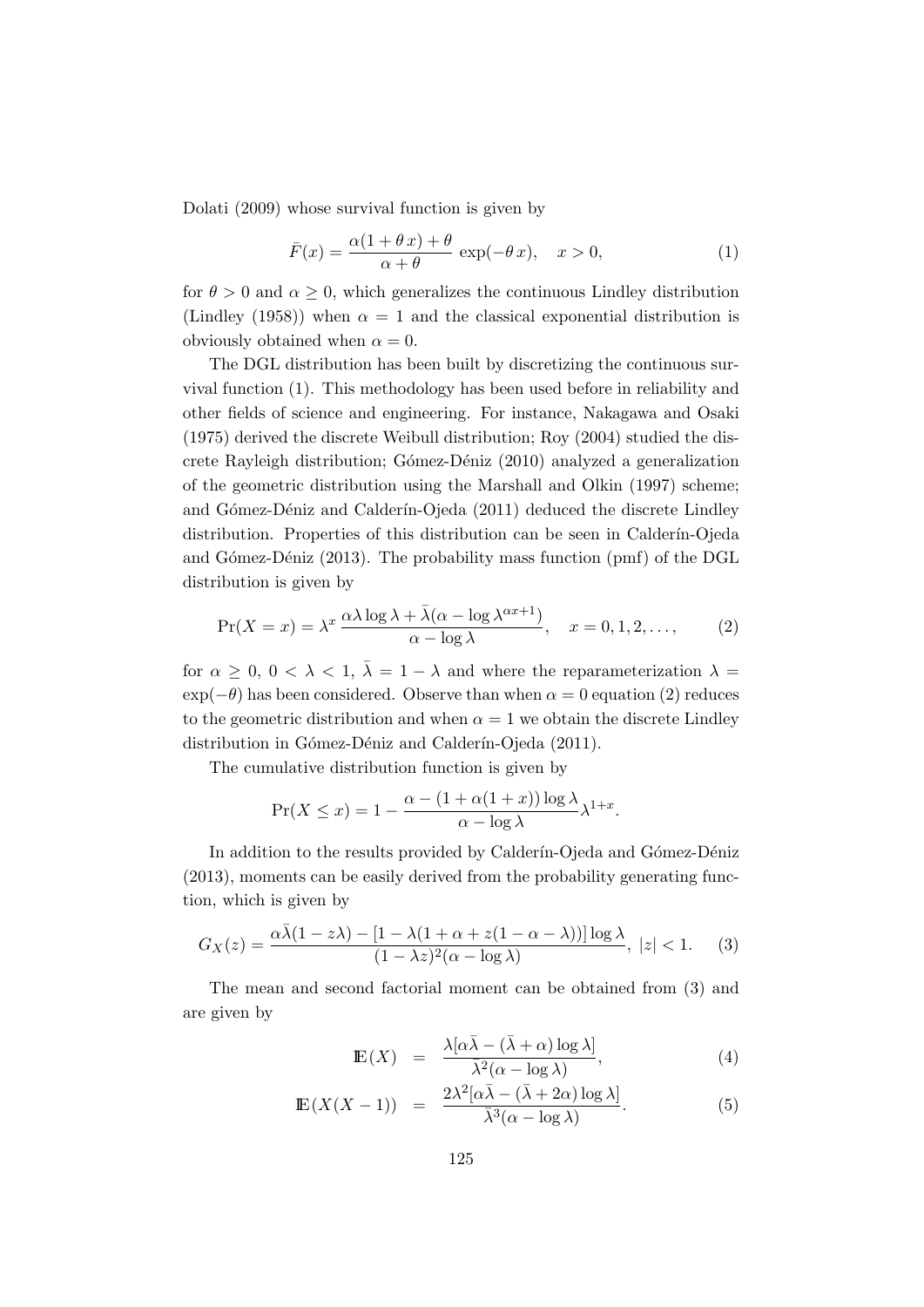Successive computation of the factorial moments provides the general expression of the factorial moment of order *r >* 0

$$
\mathbb{E}(X(X-1)\dots(X-r+1)) = \frac{r!\lambda^r[\alpha\bar{\lambda} - (\bar{\lambda}+r\alpha)\log\lambda]}{\bar{\lambda}^{r+1}(\alpha-\log\lambda)},
$$

for  $r = 1, 2, \ldots$ , which can be proven by induction on  $r$ .

Using Equation (4) together with Equation (5) we obtain, after some computations, the variance of the distribution,

$$
var(X) = \frac{\lambda}{\overline{\lambda}^4 (\alpha - \log \lambda)^2} \left[ \alpha^2 \overline{\lambda}^2 - \alpha \overline{\lambda} (2 + \alpha - (2 - \alpha) \lambda) \log \lambda + (\alpha + \overline{\lambda}^2 - \alpha^2 \lambda - \alpha \lambda^2) \log^2 \lambda \right].
$$
 (6)

Furthermore, it can be easily seen that the mean increases with  $\alpha$  and  $\lambda$ since

$$
\frac{\partial \mathbb{E}(X)}{\partial \alpha} = \frac{\lambda \log^2 \lambda}{\overline{\lambda}^2 (\alpha - \log \lambda)^2} > 0
$$

and

$$
\frac{\partial \mathbb{E}(X)}{\partial \lambda} = \frac{\log \lambda}{\overline{\lambda}^3 (\alpha - \log \lambda)^2} \left[ (\overline{\lambda} + \alpha(1 + \lambda)) \log \lambda - \alpha(2\overline{\lambda} + \alpha(1 + \lambda)) \right] > 0.
$$

Besides, the ratio of successive probabilities is given by

$$
\frac{\Pr(X=x)}{\Pr(X=x-1)} = \lambda \left( 1 - \frac{\alpha \bar{\lambda} \log \lambda}{\alpha \lambda \log \lambda + \bar{\lambda} (\alpha - (\alpha(x-1) + 1) \log \lambda)} \right), \quad (7)
$$

for  $x = 1, 2, ...$  where  $Pr(X = 0) = 1 + \frac{\lambda((1 + \alpha)\log \lambda - \alpha)}{\alpha - \log \lambda}$ .

On the other hand, it is straightforward to see that as  $x$  increases,  $(7)$ decreases, and hence, the distribution is unimodal. In addition to this, from (7) it can be shown that the mode is at the origin if  $M(\alpha, \lambda) < 0$ , where

$$
M(\alpha, \lambda) = \frac{1}{\log \lambda} - \frac{1}{\alpha} + \frac{1 + \lambda}{\bar{\lambda}}.
$$

When  $M(\alpha, \lambda) > 0$  the mode is at  $[M(\alpha, \lambda)],$  where  $\lceil \cdot \rceil$  denotes the integer part. If  $[M(\alpha, \lambda)]$  is an integer, then there are joint modes at  $M(\alpha, \lambda) - 1$ and  $M(\alpha, \lambda)$ . Finally, if  $M(\alpha, \lambda) < 0$  then the mode is at zero.

The ratio between the variance and mean has been calculated for different values of the parameters and they are shown in Table 1. As it can be observed, the ratio is larger than one for the considered values of  $\alpha$  and  $\lambda$ . Therefore, it seems that the coefficient of variation is always larger than 1.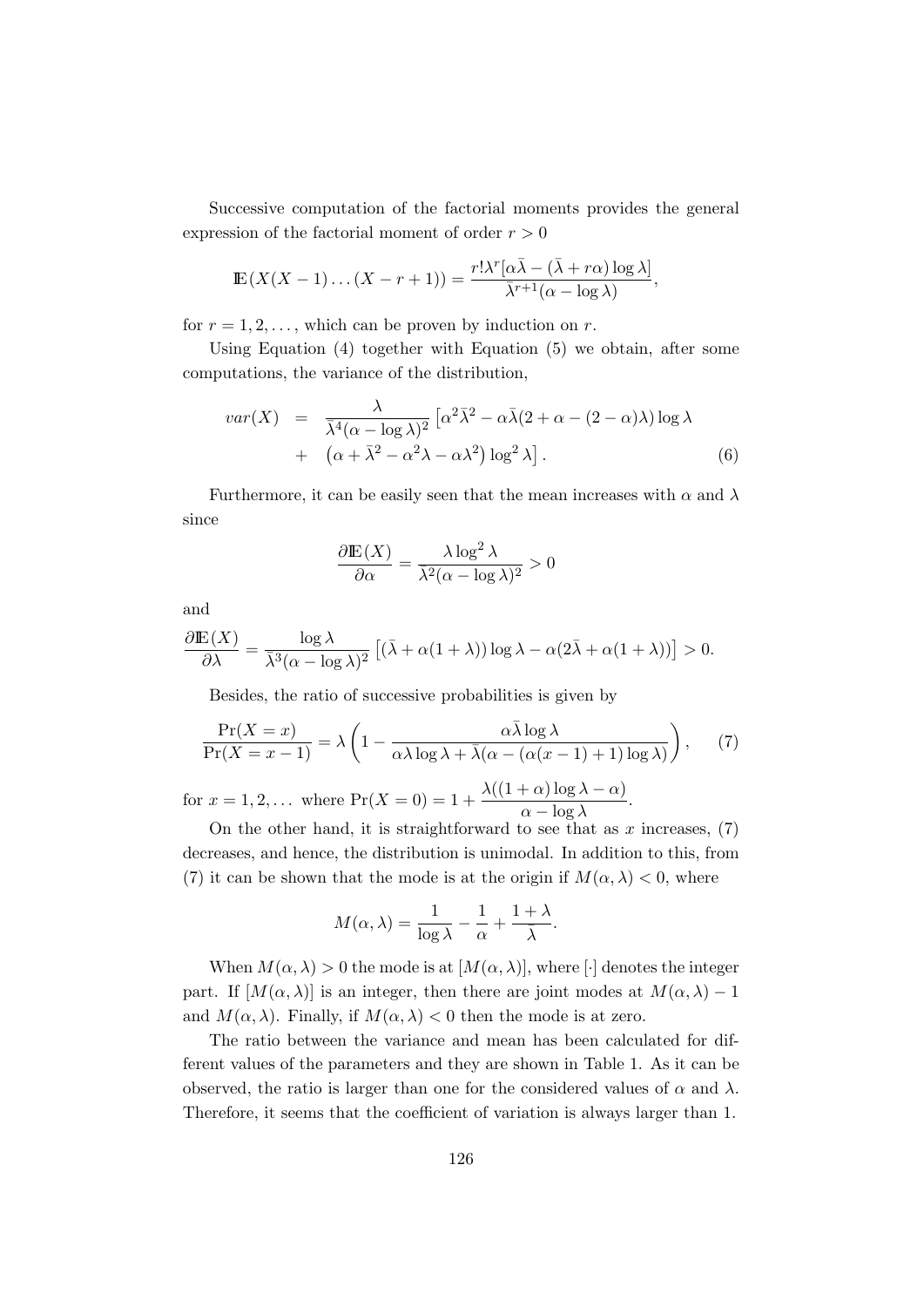| $\alpha$<br>$\lambda$ | 0.25    | 0.50    | 0.75    | 1.00    | 2.00   | 5.00   | 10.00  | 25.00  |
|-----------------------|---------|---------|---------|---------|--------|--------|--------|--------|
| 0.10                  | 1.1278  | 1.1300  | 1.1270  | 1.1220  | 1.0997 | 1.0579 | 1.0301 | 1.0066 |
| 0.20                  | 1.2889  | 1.2922  | 1.2852  | 1.2749  | 1.2349 | 1.1713 | 1.1338 | 1.1045 |
| 0.30                  | 1.4975  | 1.4998  | 1.4865  | 1.4698  | 1.4122 | 1.3324 | 1.2897 | 1.2579 |
| 0.40                  | 1.7773  | 1.7743  | 1.7516  | 1.7267  | 1.6505 | 1.5575 | 1.5116 | 1.4888 |
| 0.50                  | 2.1700  | 2.1540  | 2.1171  | 2.0816  | 1.9850 | 1.8806 | 1.8327 | 1.8000 |
| 0.60                  | 2.7553  | 2.7139  | 2.6556  | 2.6063  | 2.4870 | 2.3722 | 2.3231 | 2.2903 |
| 0.70                  | 3.7247  | 3.6260  | 3.5356  | 3.4681  | 3.3228 | 3.1986 | 3.1488 | 3.1165 |
| 0.80                  | 5.6090  | 5.3982  | 5.2591  | 5.1676  | 4.9925 | 4.8594 | 4.8093 | 4.7777 |
| 0.90                  | 10.9914 | 10.5434 | 10.3292 | 10.2056 | 9.9960 | 9.8544 | 9.8042 | 9.7733 |

Table 1: Ratio between variance and mean of the DGL distribution for different values of *α* and *λ*.

Similarly, in Figure 1, the pmf (2) has been plotted for different values of  $λ$  and  $α$ . As it can be observed from the graphs, the distribution has longer right-tail when the parameter  $\lambda$  is close to 1 and  $\alpha$  increases. Furthermore, the charts confirm that the distribution is always unimodal and the mode moves to the right when both parameters increase, showing a great versatility. On the other hand, for smaller values of  $\alpha$ , there is a substantial effect on the probabilities and, of course, on the values of the mean, mode and variance.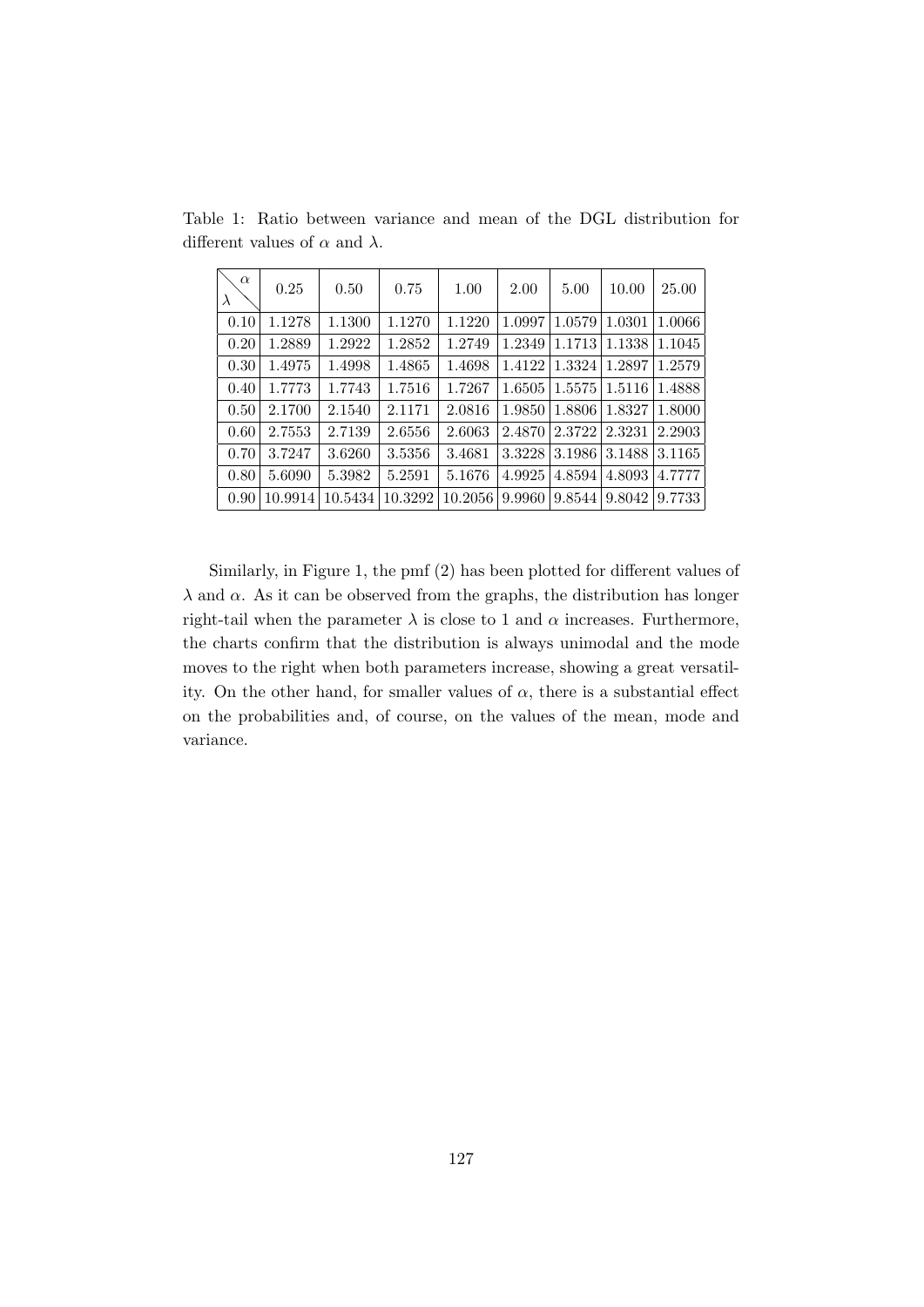

Figure 1: Probability mass function of DGL distribution for different values of  $\alpha$  and  $\lambda$ 

#### **2.1 Parameter estimation**

Moment estimators can be easily obtained by using equations (4) and (5). They are achieved by equating expression (4) to the sample mean  $\bar{x}_1$ ; then, by isolating  $\alpha$  in this equation and plugging its expression into equation (5), we obtain after some algebra that

$$
\frac{2\lambda}{\bar{\lambda}^2}(2\bar{x}_1\bar{\lambda}-\lambda)=\bar{x}_2,\tag{8}
$$

where  $\bar{x}_2$  is the sample second factorial moment. Now, by solving the latter equation for  $\lambda$  we obtain the moment estimator of  $\lambda$  which is given by

$$
\hat{\lambda}_1 = \frac{2\bar{x}_1 + \bar{x}_2 + \sqrt{4\bar{x}_1^2 - 2\bar{x}_2}}{\bar{x}_2 + 4\bar{x}_1 + 2},
$$
  

$$
\hat{\lambda}_2 = \frac{2\bar{x}_1 + \bar{x}_2 - \sqrt{4\bar{x}_1^2 - 2\bar{x}_2}}{\bar{x}_2 + 4\bar{x}_1 + 2}.
$$

As it can be seen, it might not be unique. Finally, by replacing  $\lambda$  by  $\hat{\lambda}$  in (8) the moment estimator for  $\alpha$  is achieved.

Next, these moment estimators can be used as starting values to calculate maximum likelihood estimators. For that reason, let us assume that  $x =$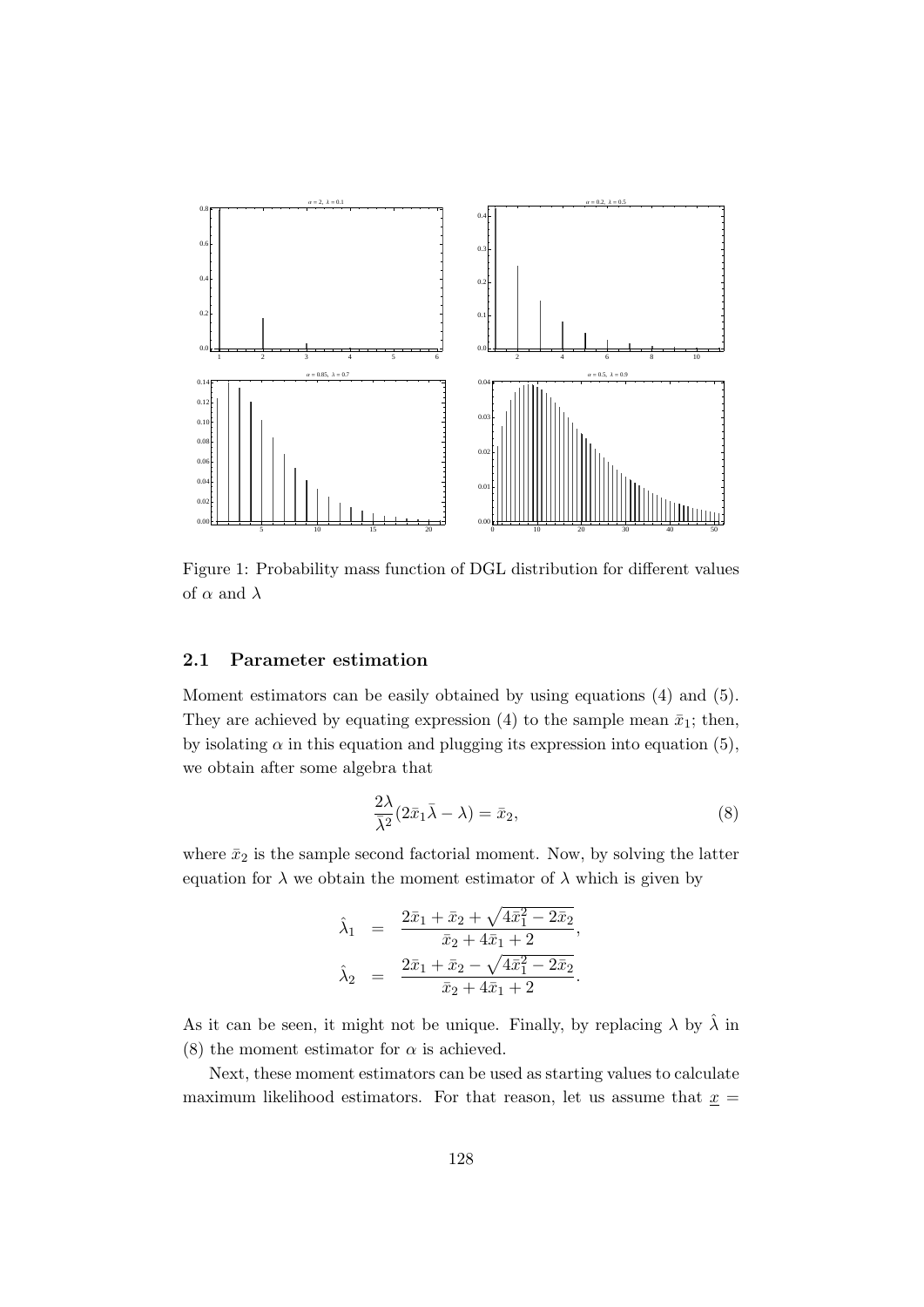$(x_1, x_2, \ldots, x_n)$  is a random sample of size *n* from the pmf (2) with sample mean  $\bar{x}$ . The log-likelihood function is

$$
\ell(\alpha,\lambda) = \sum_{i=1}^{n} x_i \log \lambda - n \log[\alpha - \log \lambda] + \sum_{i=1}^{n} \log[\alpha \lambda \log \lambda + (1-\lambda)(\alpha - \log \lambda^{\alpha x_i+1})].
$$
\n(9)

The normal equations are obtained by taking first derivative with respect to both parameters. They are given by

$$
\frac{\partial \ell(\alpha, \lambda)}{\partial \alpha} = -\frac{n}{\alpha - \log \lambda} \n+ \sum_{x=1}^{n} \frac{1 + \lambda(\log \lambda - 1) + (x_i(\lambda - 1)) \log \lambda}{\alpha \lambda \log \lambda + (1 - \lambda)(\alpha - (\alpha x_i + 1) \log \lambda)} = 0,
$$
\n
$$
\frac{\partial \ell(\alpha, \lambda)}{\partial \lambda} = \frac{\bar{x}}{\lambda} + \frac{n}{\lambda(\alpha - \log \lambda)} \n+ \frac{1}{\lambda} \sum_{i=1}^{n} \frac{\lambda \log \lambda(\alpha(x_i + 1) + 1) - (1 - \lambda)(\alpha x_i + 1)}{\alpha \lambda \log \lambda + (1 - \lambda)(\alpha - (\alpha x_i + 1) \log \lambda)} = 0.
$$
\n(11)

The solutions of the normal equations (10) and (11) provide the maximum likelihood estimates of  $\alpha$  and  $\lambda$ . These values can be easily obtained by a numerical method or direct numerical search for the global maximum of the log-likelihood surface given in (9). The second partial derivatives can be used to approximate standard errors of these estimates. They are provided in the Appendix.

# **3 Distribution of the total claim amount**

As mentioned above, one of the primary targets of any insurance risk activity is to obtain a satisfactory model for the probability distribution of the total claim amount. The collective theory of risk is based on the assumption that the counting process representing the number of claims is a Poisson process and the associated cumulative or compound process representing the total claim amount is thus compound Poisson.

The classical collective risk model is described as follows. A distribution for the number of claims in the time interval  $(0, t]$  which is denoted as  $N(t)$ ,  $t > 0$ , and it is assumed that  $N(0) = 0$ . And the distribution of the total claim amount in the interval  $(0, t]$ , denoted by  $S(t)$  if  $t > 0$  and  $S(0) = 0$ .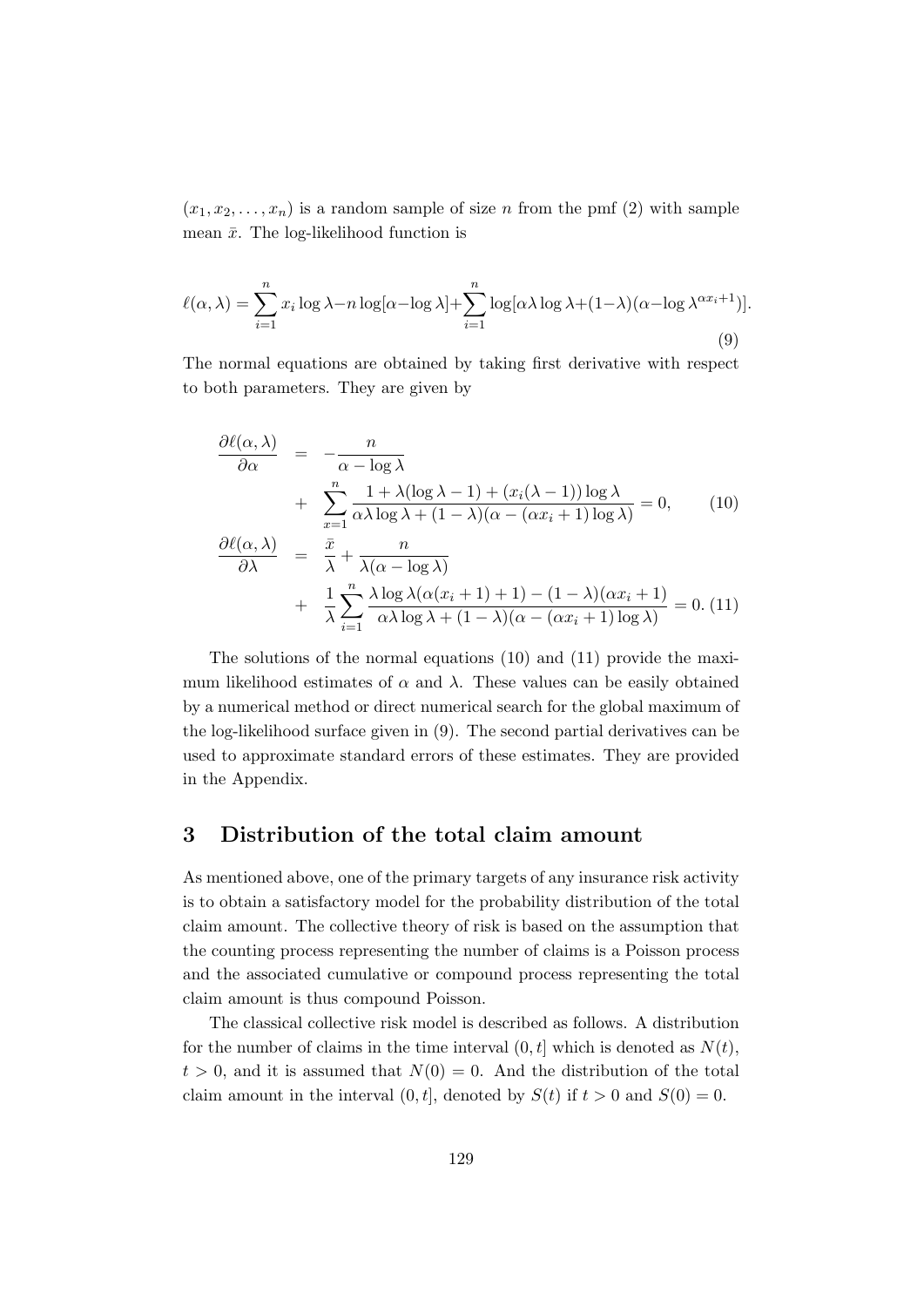In general, it is assumed that  $S(t)$  has only step sample functions (i.e., the sample paths of  $S(t)$  only change vertically at times of claims). Thus,  $\{N(t), t \geq 0\}$  is a counting process, and  $\{S(t), t \geq 0\}$  the associated cumulative process.

A relaxed simple form for the distribution of the total claim amount may be obtained if the individual claim size distribution is independent of time. Let us now denote by  $X_i$  the amount of the  $i^{th}$  claim for  $i = 1, 2, \ldots$  It is also assumed that  $N$  and  $X_i$  are independent (conditional on distribution parameters). There is an extensive body of literature on modeling the risk process. For instance, Freifelder (1974), Rolski *et al.* (1999), Nadarajah and Kotz (2006a and 2006b) and Klugman *et al.* (2008) among others. Estimation of the annual loss distribution by modeling the frequency and severity of losses is a well-known actuarial technique. It is also used for modeling solvency requirements in the insurance industry (Sandström (2006) and Wüthrich  $(2006)$ ).

Then, the total claim amount *S* is the sum of the individual claim sizes, that is,  $S = \sum_{i=1}^{N} X_i$  for  $N > 0$  while  $S = 0$  for  $N = 0$ . Traditionally, collective risk theory assumes Poisson and exponential distributions as primary and secondary distributions, respectively. In addition to this, it is well-known (see Klugman *et al.* (2008) and Rolski *et al.* (1999); among others) that the pdf of the sum *S* is given by

$$
f_S(x) = \sum_{n=0}^{\infty} \Pr(N = n) f^{n^*}(x),
$$
 (12)

where  $Pr(N = n)$  denotes the probability of *n* claims (primary distribution) and  $f^{n^*}(x)$  is the  $n^{th}$  fold convolution of  $f(x)$ , the pdf of the claim amount (secondary distribution). Recall that the convolution of two densities *f* and *g* on the positive real line is

$$
(f * g)(z) = \int_0^z f(\tau)g(z - \tau) d\tau.
$$

Erlang loss distributions may arise in insurance settings when the individual claim amount is the sum of exponentially distributed claims. For example, in catastrophe insurance the aggregate claim size of a portfolio of *r* insured properties in a particular region where each property is prone to the same risk (e.g. storms, fires) and claim amounts follows an exponential distribution with parameter  $\gamma$ , would follow an Erlang distribution with parameters  $r$  and  $\gamma$ .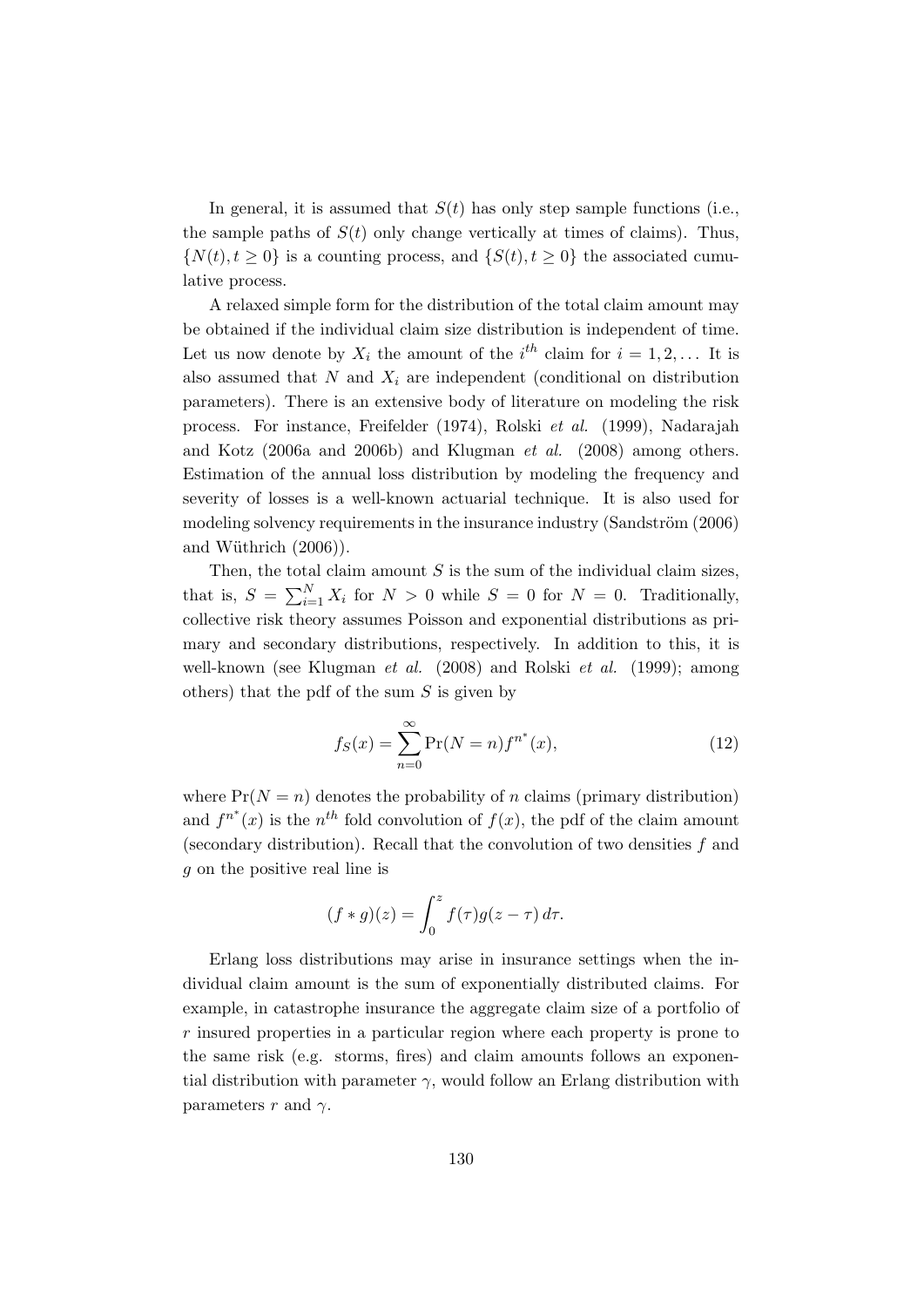**Result 1** Let  $X_1, \ldots, X_n$  be *n* independent and identically distributed ran*dom variables following an Erlang* $(r, \gamma)$  *distribution. Then, the n*<sup>th</sup> *fold convolution of exponential distribution has a closed-form expression and it is given by*

$$
f^{*n}(x) = \frac{\gamma^{r n}}{(r n - 1)!} x^{r n - 1} e^{-\gamma x}, \quad n = 1, 2, \dots
$$

**Proof.** The result follows by summing *n* independent and identically distributed random variables with pdf  $Erlang(r, \gamma)$ .

In this regard, the compound Poisson model has been traditionally considered when the size of a single claim is modeled by an exponential distribution (e.g.  $Erlang(1,\gamma)$ ), chiefly because of the complexity of the collective risk model under other probability distributions such as Pareto and lognormal distributions.

In the compound Poisson/exponential case (see Rolski *et al.* (1999) and Hernández-Bastida *et al.* (2009); among others) the density of the random variable aggregate claim size is given by

$$
f_s(x) = \sqrt{\frac{\gamma \theta}{x}} e^{-(\theta + \gamma x)} I_1 \left(2\sqrt{\theta \gamma x}\right), \quad x > 0,
$$
 (13)

while  $f_S(0) = e^{-\theta}$ . Here,  $\theta > 0$  and  $\gamma > 0$  are the parameters of the Poisson and exponential distributions, respectively and

$$
I_{\nu}(z) = \sum_{k=0}^{\infty} \frac{(z/2)^{2k+\nu}}{\Gamma(k+1)\Gamma(\nu+k+1)}, \quad z \in \mathbb{R}, \nu \in \mathbb{R},
$$

represents the modified Bessel function of the first kind.

Additionally, the negative binomial distribution with parameters  $r > 0$ and  $0 < p < 1$  could also be assumed as primary distribution. In this case, the pdf of the random variable total claim amount (see Rolski *et al.* (1999)) is now given by the expression

$$
f_s(x) = \gamma r p^r (1 - p) e^{-\gamma x} {}_1F_1(1 + r; 2; \gamma(1 - p) x), x > 0,
$$
 (14)

where  ${}_1F_1(\cdot; \cdot; \cdot)$  is the confluent hypergeometric function and  $f_S(0) = p^r$ .

Our goal is to develop an alternative to the compound Poisson and negative binomial models by considering the DGL distribution proposed in this manuscript.

The next result shows that a closed-form expression is obtained when the DGL and exponential distributions are assumed as primary and secondary distributions, respectively.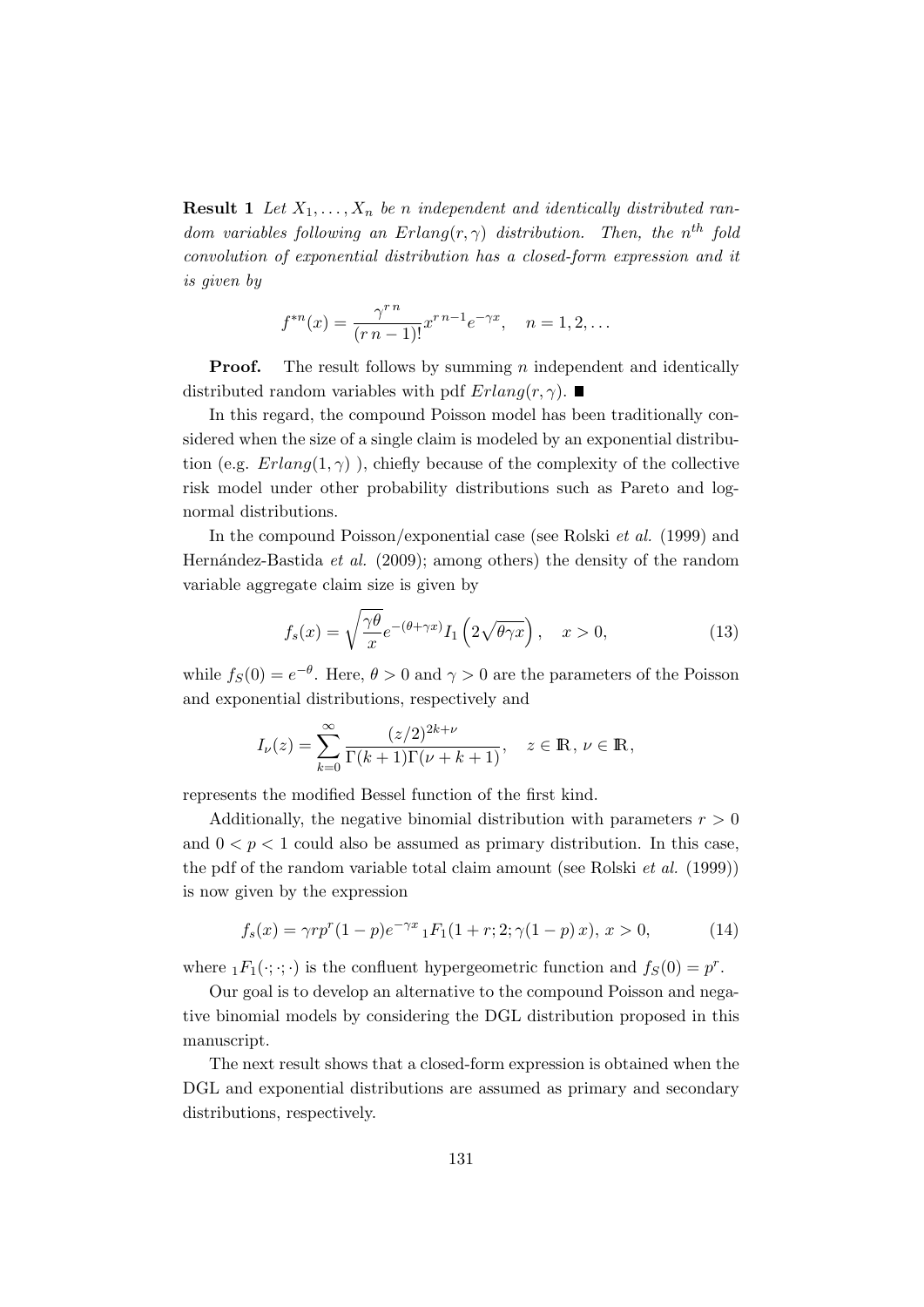**Proposition 1** *If we assume a DGL distribution with parameters*  $0 < \lambda < 1$ and  $\alpha \geq 0$  *as primary distribution and an exponential distribution with parameter*  $\gamma > 0$  *as secondary distribution, then the pdf of the random variable*  $S = \sum_{i=1}^{N} X_i$  *is given by* 

$$
f_S(x) = \frac{\gamma \lambda}{\alpha - \log \lambda} [\alpha \bar{\lambda} - (\bar{\lambda} + \alpha (1 - (2 - x\gamma \bar{\lambda})\lambda)) \log \lambda] e^{-\gamma \bar{\lambda}x}, \quad x > 0, (15)
$$
  
while  $f_S(0) = 1 + \frac{\lambda((1+\alpha)\log \lambda - \alpha)}{\alpha - \log \lambda}$ .

**Proof.** By assuming that the claim amount follows an exponential distribution with parameter  $\gamma > 0$ , then the  $n^{th}$  fold convolution of exponential distribution is given by (see Klugman *et al.* (2008) and Rolski *et al*. (1999))

$$
f^{*n}(x) = \frac{\gamma^n}{(n-1)!} x^{n-1} e^{-\gamma x}, \quad n = 1, 2, \dots
$$

Then, the pdf of the random variable *S* is given by

$$
f_S(x) = \sum_{n=0}^{\infty} \lambda^n \frac{\alpha \lambda \log \lambda + \bar{\lambda}(\alpha - \log \lambda^{\alpha n+1})}{\alpha - \log \lambda} \frac{\gamma^n}{(n-1)!} x^{n-1} e^{-\gamma x}
$$
  

$$
= \frac{e^{-\gamma x}}{\alpha - \log \lambda} \left[ (\alpha \lambda \log \lambda) \sum_{n=0}^{\infty} \frac{(\lambda \gamma)^n}{(n-1)!} x^{n-1} + \bar{\lambda} \sum_{n=0}^{\infty} (\alpha - \log \lambda^{\alpha n+1}) \frac{(\lambda \gamma)^n}{(n-1)!} x^{n-1} \right]
$$
  

$$
= \frac{\gamma \lambda e^{-\gamma \bar{\lambda} x}}{\alpha - \log \lambda} \left[ \alpha \lambda \log \lambda + \bar{\lambda}(\alpha - (1 + \alpha + x\alpha \gamma \lambda) \log \lambda) \right].
$$

Then, after some algebra, the proposition holds. ■

Observe that the pdf of the aggregate claim amount has a jump of size  $Pr(S = 0)$  at the origin.

In the compound Poisson/*Erlang* $(2, \gamma)$  the density of the random variable aggregate claim size is given by

$$
f_s(x) = x \,\gamma^2 \,\lambda \, e^{-\lambda - \gamma \, x} \, {}_0F_2(; 3/2, 2; 1/4 \, x^2 \, \gamma^2 \, \lambda), \quad x > 0,\tag{16}
$$

while  $f_S(0) = e^{-\theta}$ . Here,  $\theta > 0$  and  $\gamma > 0$  are the parameters of the Poisson and *Erlang*(2,  $\gamma$ ) distributions respectively and  $_0F_2(\cdot;\cdot;\cdot)$  the generalized hypergeometric function.

Moreover, in the compound negative binomial/ $Erlang(2, \gamma)$  the pdf of the random variable total claim amount is now given by the expression

$$
f_s(x) = \gamma^2 r p^r (1-p) e^{-\gamma x} x_1 F_2(1+r; 3/2, 2; 1/4 \gamma^2 (1-p) x^2), \ x > 0, \tag{17}
$$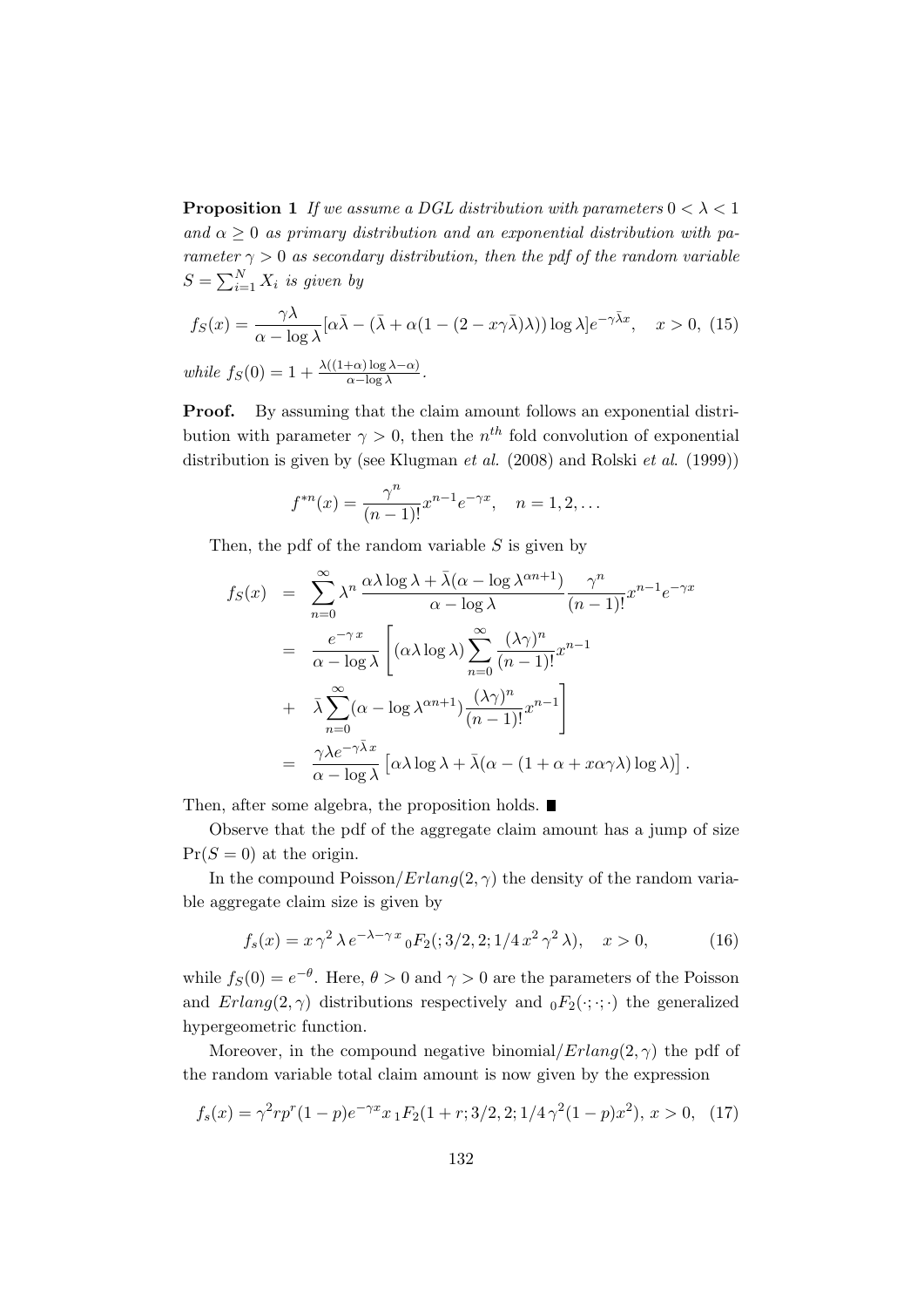where  ${}_1F_2(\cdot;\cdot;\cdot)$  is the generalized hypergeometric function and  $f_S(0) = p^r$ .

The next result shows that a closed-form expression is obtained when the DGL and  $Erlanq(2, \gamma)$  are assumed as primary and secondary distributions, respectively.

**Proposition 2** *If we assume a DGL distribution with parameters*  $0 < \lambda < 1$ and  $\alpha \geq 0$  *as primary distribution and an Erlang* $(2, \gamma)$  *distribution with parameter*  $\gamma > 0$  *as secondary distribution, then the pdf of the random variable*  $S = \sum_{i=1}^{N} X_i$  *is given by* 

$$
f_S(x) = \frac{e^{-x\gamma}}{2(\alpha - \log \lambda)} \left[ x \alpha \gamma^2 (-1 + \lambda) \lambda \cosh(x \gamma \sqrt{\lambda}) + \gamma \sqrt{\lambda} \sinh(x \gamma \sqrt{\lambda}) (-2\alpha(-1 + \lambda) + (-2 - \alpha + 2\lambda + 3\alpha \lambda) \log \lambda) \right],
$$
  
\n
$$
x > 0,
$$
\n(18)

 $\omega$ *hile*  $f_S(0) = 1 + \frac{\lambda((1+\alpha)\log\lambda - \alpha)}{\alpha - \log\lambda}$ .

**Proof.** Again, by assuming that the claim amount follows an  $Erlang(2, \gamma)$ distribution with parameter  $\gamma > 0$ , then its  $n^{th}$  fold convolution is given by

$$
f^{*n}(x) = \frac{\gamma^2 n}{(2n-1)!} x^{2n-1} e^{-\gamma x}, \quad n = 1, 2, \dots
$$

Then, the pdf of the random variable *S* is given by

$$
f_S(x) = \sum_{n=0}^{\infty} \lambda^n \frac{\alpha \lambda \log \lambda + \bar{\lambda}(\alpha - \log \lambda^{\alpha n+1})}{\alpha - \log \lambda} \frac{\gamma^{2n}}{(2n-1)!} x^{2n-1} e^{-\gamma x}
$$
  
\n
$$
= \frac{e^{-\gamma x}}{\alpha - \log \lambda} \left[ (\alpha \lambda \log \lambda) \sum_{n=0}^{\infty} \frac{(\lambda \gamma^2)^n}{(2n-1)!} x^{2n-1} + \bar{\lambda} \sum_{n=0}^{\infty} (\alpha - \log \lambda^{\alpha n+1}) \frac{(\lambda \gamma^2)^n}{(2n-1)!} x^{2n-1} \right]
$$
  
\n
$$
= \frac{e^{-\gamma x}}{\alpha - \log \lambda} \left[ (\alpha \lambda \log \lambda) \gamma \sqrt{\lambda} \sinh(x \gamma \sqrt{\lambda}) - \bar{\lambda} \right]
$$
  
\n
$$
\times \frac{\gamma \sqrt{\lambda}}{2} ((\alpha + 2) \log \lambda - 2\alpha) \sinh(\gamma \sqrt{\lambda} x) + \alpha \gamma \sqrt{\lambda} x \log \lambda \cosh(\gamma \sqrt{\lambda} x) \right]
$$

Then, after some algebra, the proposition holds.  $\blacksquare$ 

Again, note that the pdf of the aggregate claim amount has a jump of size  $Pr(S = 0)$  at the origin.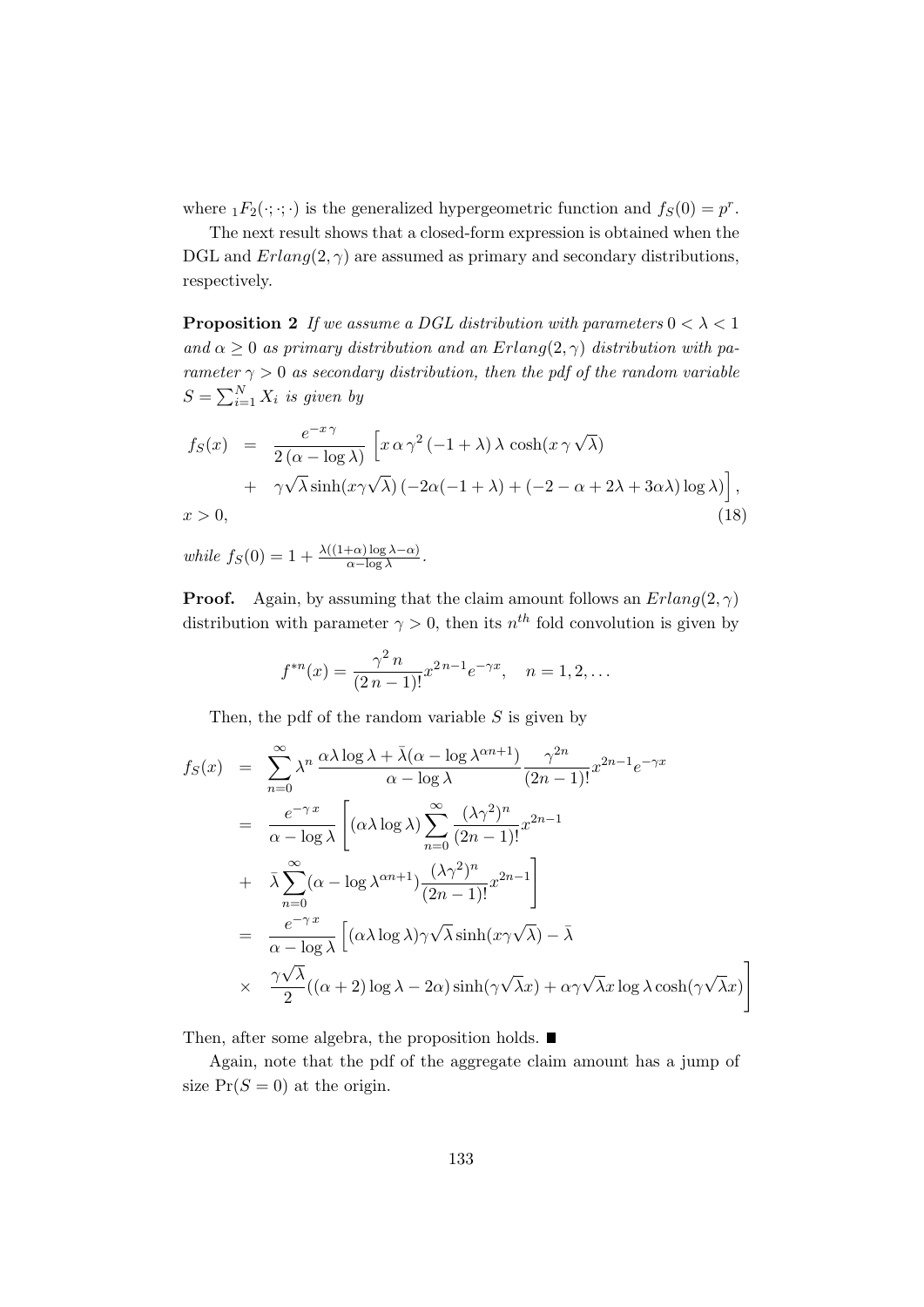## **4 Numerical applications**

In this section, two set of real data based on a portfolio of automobile insurance claims are considered. These data were taken from a sample of 298 automobile liability policies (Klugman *et al.*, 1998, pp. 244) for the first example and, from a sample of 7842 automobile liability policies that appeared in Seal (1982) for the second case. The number of claims for each policy and the corresponding observed frequency are given in the first two columns (from left to right) of Table 2 and Table 3, respectively. These data are over-dispersed and right skewed; besides, the proportion of zeros in the sample is about one third and two thirds of the total number of claims for the first and second example respectively. Additionally, the first set shows a long and thick right-tail. Expected frequencies are also provided for the Poisson (*P*o) distribution and the negative binomial (NB) distribution obtained after estimating parameters by maximum likelihood. As it can be inferred from the results, the DGL distribution provides a slightly better fit to data than NB distribution as judged by maximum of the log-likelihood (*ℓmax*) function (*−*528*.*619 as opposed to *−*528*.*769) for the first data set and similar fit for the second one. As expected, the results obtained for the Poisson distribution are worse than the previous ones since this model is unable to capture the over-dispersion phenomenom.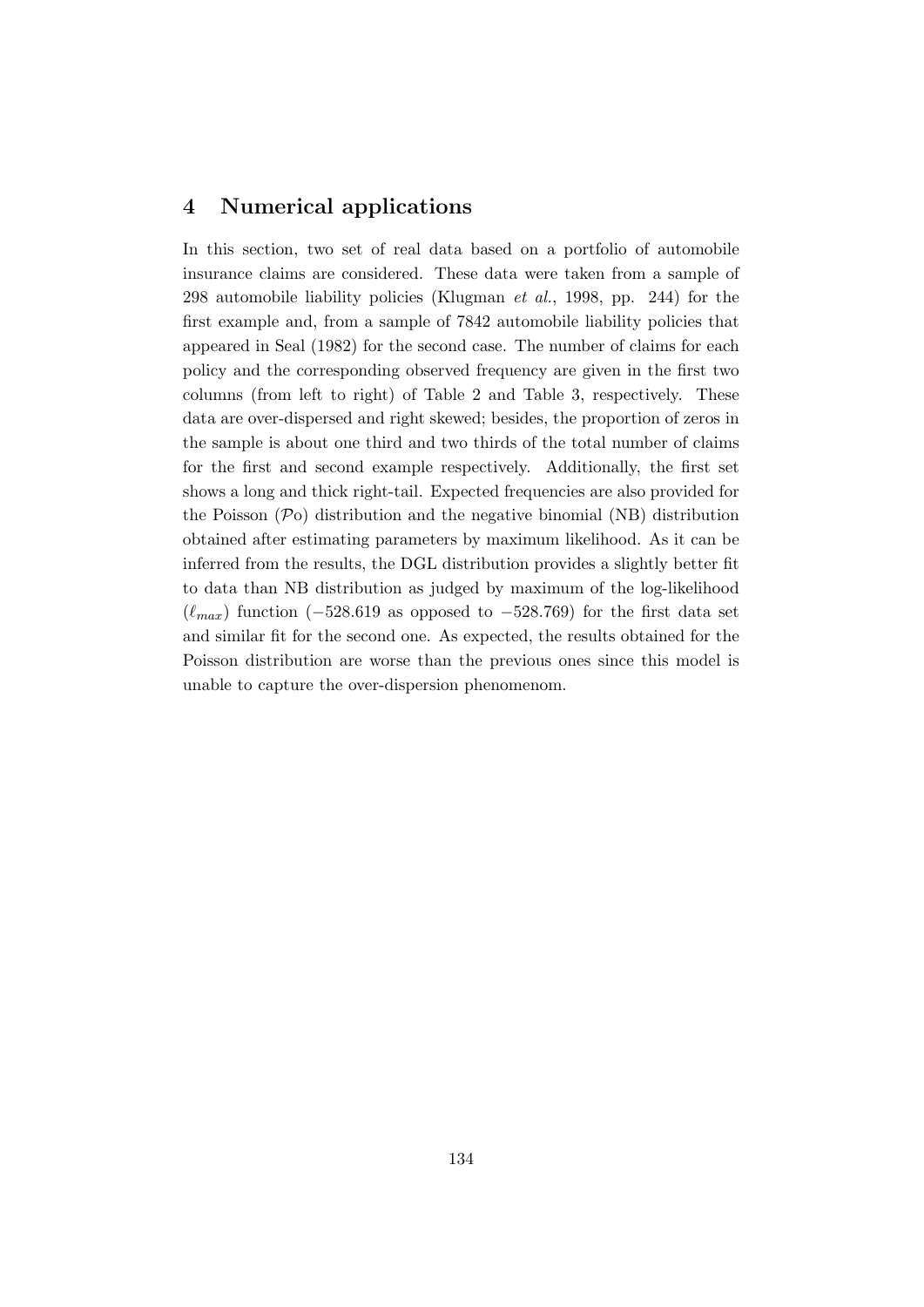| Claim          | Observed |                | Fitted |            |  |
|----------------|----------|----------------|--------|------------|--|
| number         |          |                |        |            |  |
|                |          | $\mathcal{P}o$ | NB     | DGL        |  |
| 0              | 99       | 54.00          | 95.85  | 96.65      |  |
| 1              | 65       | 92.24          | 75.83  | 74.29      |  |
| $\overline{2}$ | 57       | 78.77          | 50.35  | 50.23      |  |
| 3              | 35       | 44.85          | 31.29  | 31.71      |  |
| 4              | 20       | 19.15          | 18.79  | 19.17      |  |
| 5              | 10       | 6.54           | 11.04  | 11.26      |  |
| 6              | 4        | 1.86           | 6.39   | 6.47       |  |
| 7              | $\theta$ | 0.45           | 3.66   | $3.66\,$   |  |
| 8              | 3        | 0.09           | 2.08   | 2.04       |  |
| 9              | 4        | 0.01           | 1.17   | 1.13       |  |
| 10             | $\theta$ | 0.00           | 0.66   | $0.61\,$   |  |
| 11             | 1        | 0.00           | 0.37   | $\rm 0.33$ |  |
| 12             | $\theta$ | 0.00           | 0.20   | 0.18       |  |
| Total          | 298      | 298            | 298    | 298        |  |

Table 2: Fit to data for automobile insurance claims. Klugman *et al.* (2008)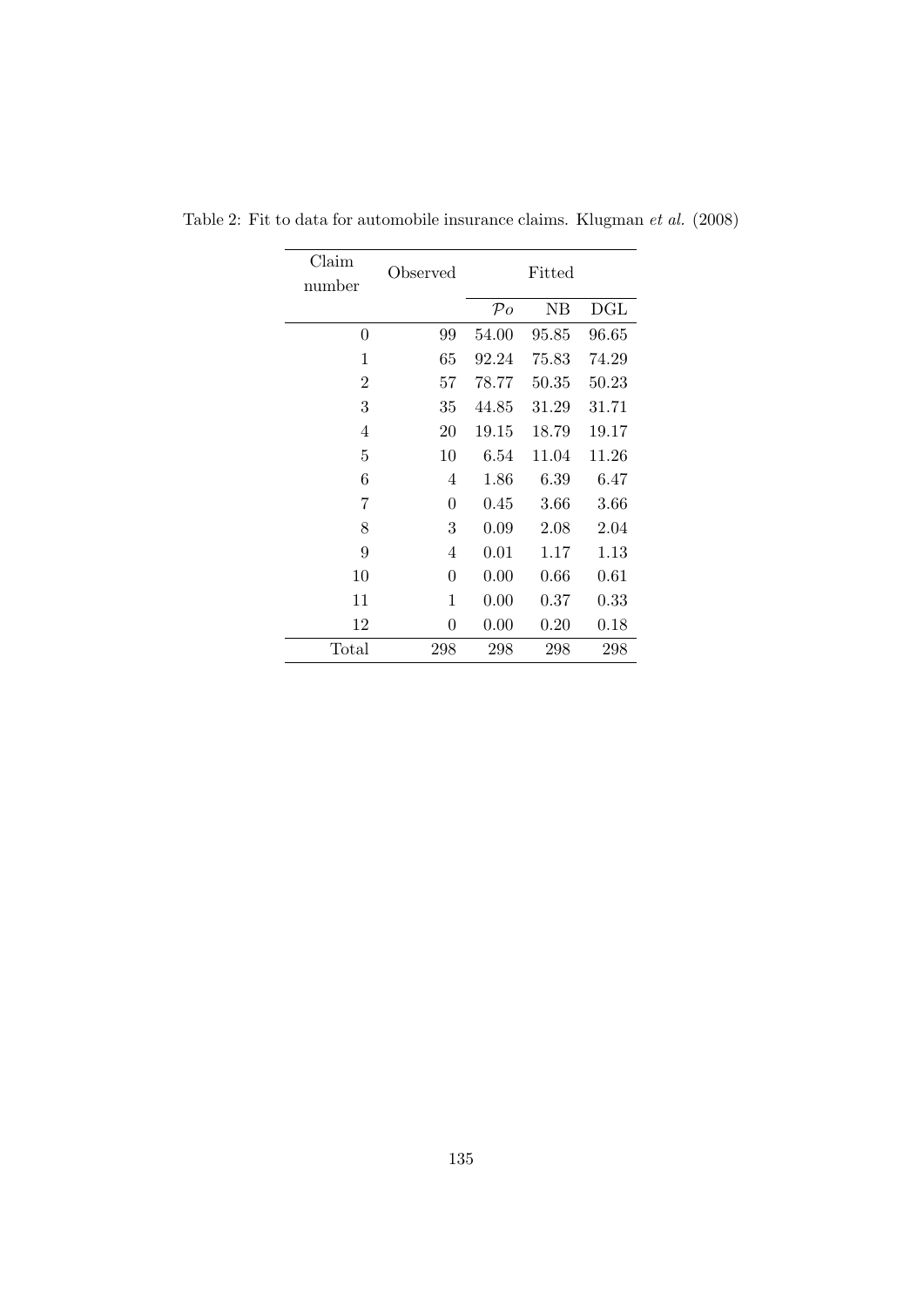| Claim<br>number | Observed    | Fitted         |         |         |
|-----------------|-------------|----------------|---------|---------|
|                 |             | $\mathcal{P}o$ | NΒ      | DGL     |
| $\overline{0}$  | 5147        | 4783.18        | 5147.94 | 5149.94 |
| 1               | 1859        | 2364.75        | 1859.84 | 1852.33 |
| $\overline{2}$  | 595         | 584.55         | 586.33  | 591.902 |
| 3               | 167         | 96.33          | 175.85  | 177.28  |
| 4               | 54          | 11.90          | 51.39   | 50.96   |
| $\overline{5}$  | 14          | 1.17           | 14.78   | 14.24   |
| 6               | 5           | 0.09           | 4.20    | 3.90    |
| 7               | $\theta$    | 0.00           | 1.18    | 1.05    |
| 8               | $\theta$    | 0.00           | 0.33    | 0.28    |
| 9               | $\theta$    | 0.00           | 0.09    | 0.07    |
| 10              | $\theta$    | 0.00           | 0.02    | 0.02    |
| 11              | $\mathbf 1$ | 0.00           | 0.00    | 0.00    |
| Total           | 7842        | 7842           | 7842    | 7842    |

Table 3: Fit to data for automobile insurance claims. Seal (1982)

A summary of results for each example is exhibited in Table 4. The standard errors of the parameters have been approximated from Fisher's information matrix.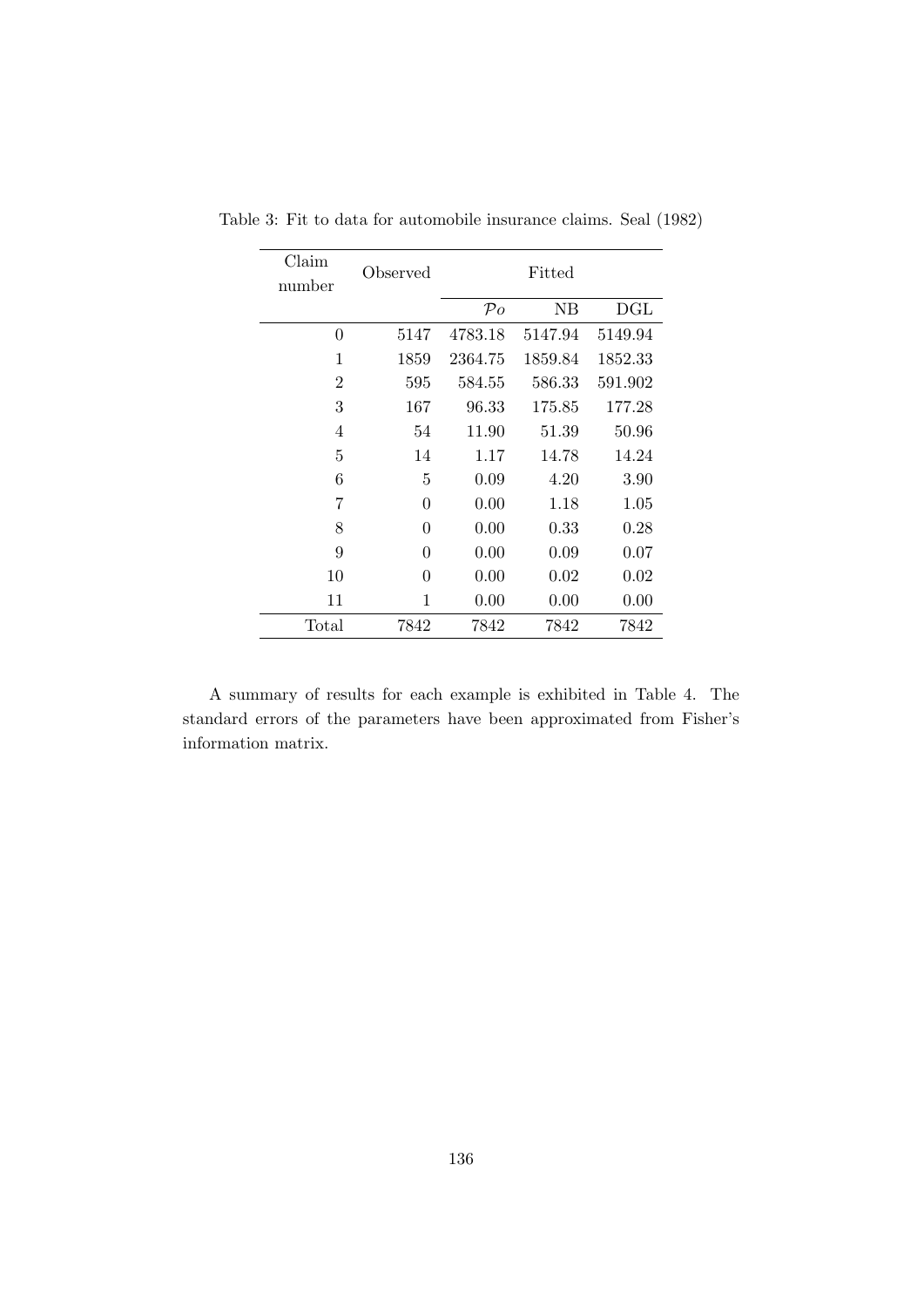|                                        | Table 1            | Table 2            |
|----------------------------------------|--------------------|--------------------|
| Estimators                             |                    |                    |
| $\widehat{\theta}$                     | 1.708              | 0.494              |
|                                        | (0.075)            | (0.007)            |
| $(\widehat{r},\widehat{p})$            | (1.473, 0.463)     | (1.341, 0.730)     |
|                                        | (0.259, 0.046)     | (0.098, 0.015)     |
| $(\widehat{\alpha},\widehat{\lambda})$ | (0.501, 0.695)     | (0.239, 0.621)     |
|                                        | (0.396, 0.031)     | (0.148, 0.011)     |
| $(\chi^2, d.f., p-value)$              |                    |                    |
| $\mathcal{P}o$                         | (151.73, 5, 0.000) | (809.59, 5, 0.000) |
| NB                                     | (3.14, 4, 0.533)   | (0.75, 4, 0.944)   |
| DGL                                    | (2.64, 4, 0.618)   | (0.90, 4, 0.923)   |
| $\ell_{\rm max}$                       |                    |                    |
| $\mathcal{P}o$                         | $-577.002$         | $-7608.77$         |
| NB                                     | $-528.769$         | $-7429.60$         |
| $\rm DGL$                              | $-528.619$         | $-7429.85$         |

Table 4: Summary of results

The estimates displayed in the latter Table have been used to plot the right tail of the probability density function of equations (16), (17) and (18) to calculate the right-tail cumulative probabilities for different values of *γ*. The graphs are displayed in Figure 2 and 3 for the first and second data set respectively. From the examples considered and the values of the parameter *γ* chosen, the compound DGL model provides higher probabilities in the right tail of the distribution than the compound NB and compound Poisson models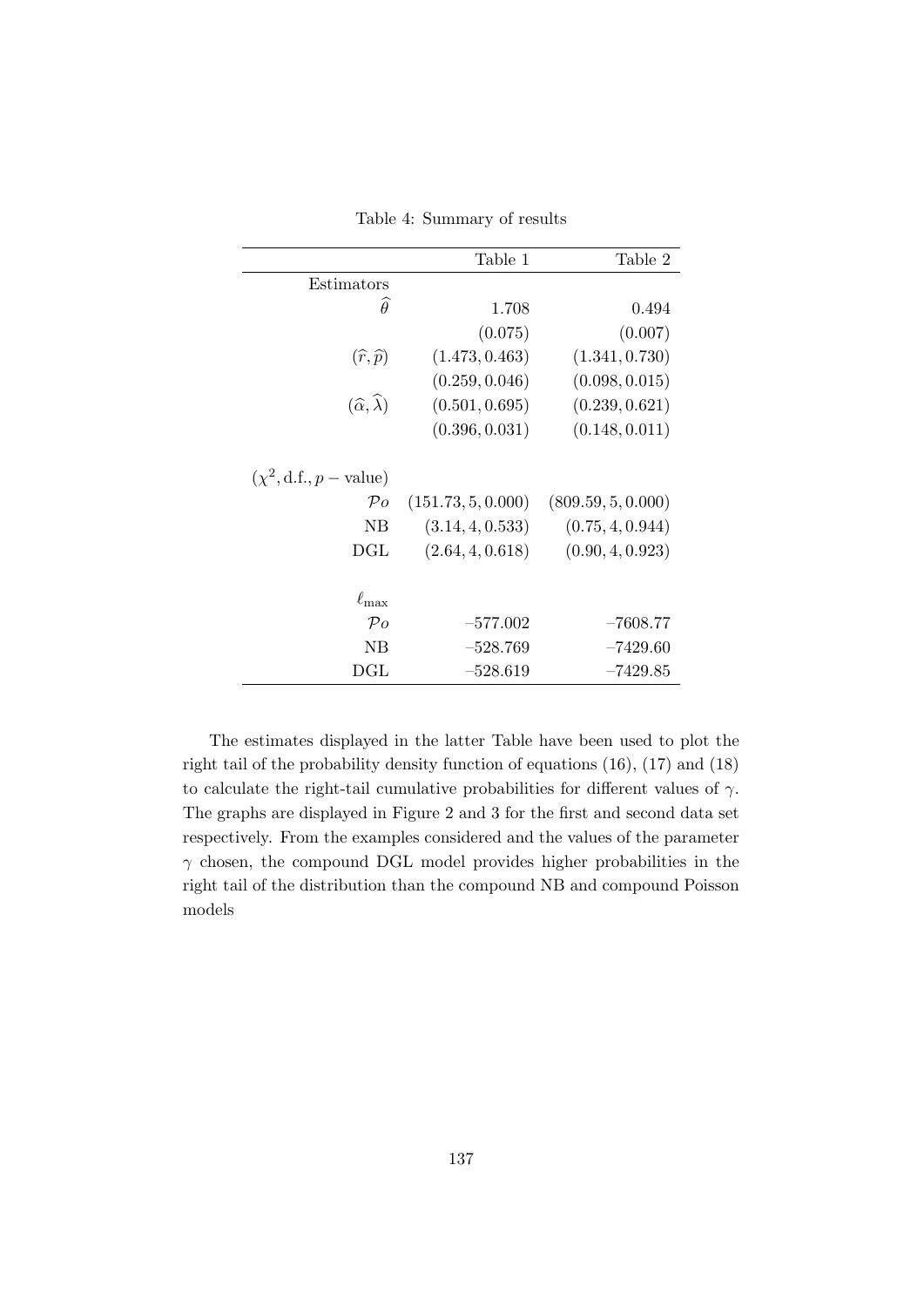

Figure 2: Right tail of the pdf of the aggregate claim size for different values of *γ* for Compound Poison (CP), Compound Negative Binomial (CNB) and Compound DGL (CDGL) models. Dataset 1.

The compound model introduced in this paper seems suitable for modeling extreme data when the severity component follows an *Erlang*(2*, γ*) distribution. This result will surely be improved if the same analysis is conducted with more heavy-tailed distributions to model the severity component. Likewise, distribution (15) seems a feasible model to be used in the framework of collective risk theory.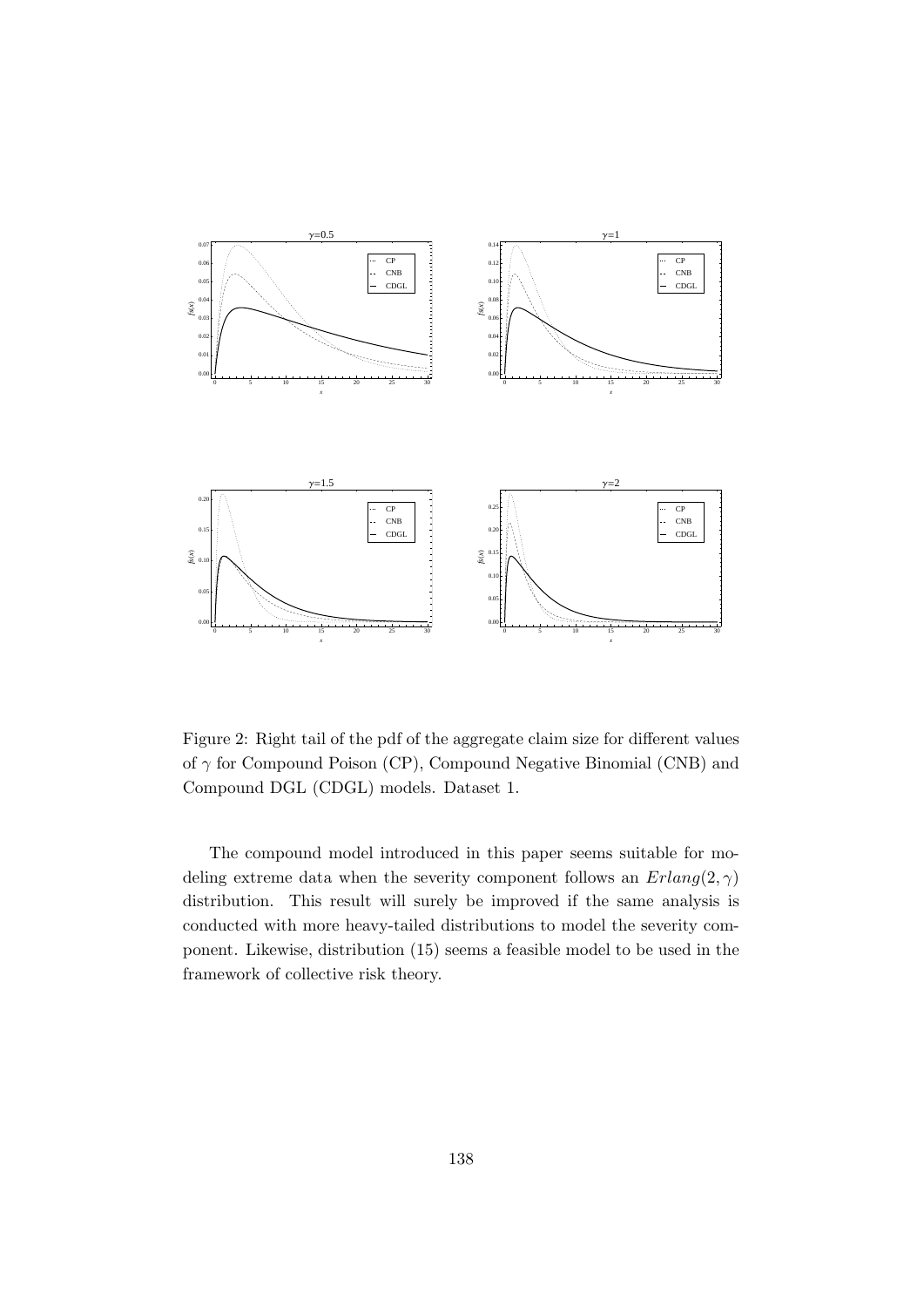

Figure 3: Right tail of the pdf of the aggregate claim size for different values of *γ* for Compound Poison (CP), Compound Negative Binomial (CNB) and Compound DGL (CDGL) models. Dataset 2.

# **5 Conclusions**

In this paper we have shown the applicability of the discrete generalized Lindley (DGL) distribution as a feasible model to describe the number of claims in automobile insurance framework. In addition to this, this discrete model seems appropriate to be used as a primary distribution in collective risk theory when the  $Erlang(2, \gamma)$  distribution acts as secondary distribution. The compound model obtained holds no additional complications since its closed-form expression can be deduced analytically. From the numerical results obtained, it can be considered as alternative to the compound Poisson and compound negative binomial models.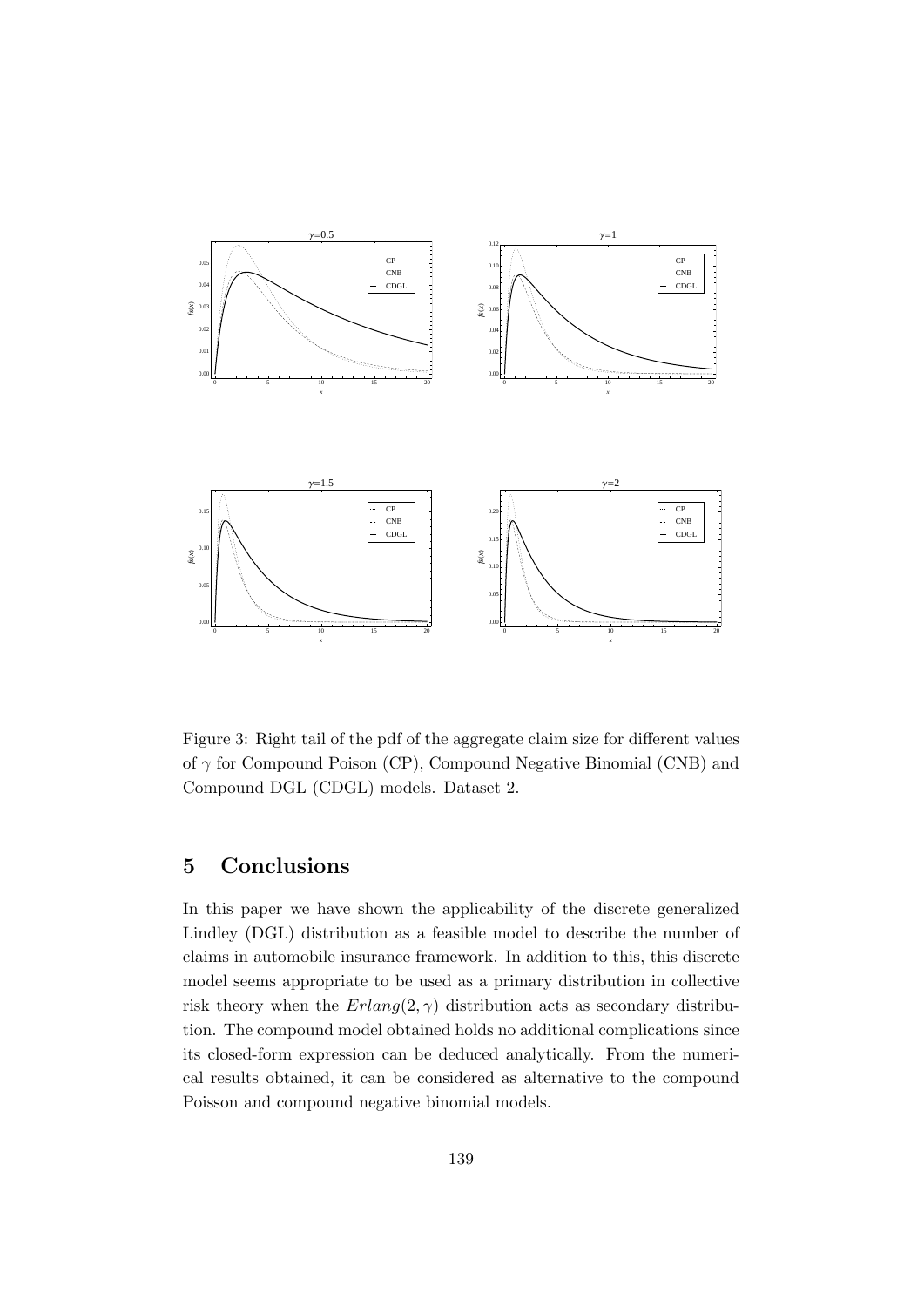#### **Acknowledgements**

EGD was partially funded by ECO2009-14152 (MICINN, Spain).

### **References**

- Boucher, J.P., Denuit, M. and Guillén, M. (2007). Risk classification for claim counts: a comparative analysis of various zero-inflated mixed Poisson and hurdle models. *North American Actuarial Journal*, 11, 4, 110–131.
- Calderín-Ojeda, E. and Gómez-Déniz, E. (2013). An Extension of the Discrete Lindley Distribution with Applications. *Journal of the Korean Statistical Society*, 42, 3, 371–373.
- Dionne, G. and Vanasse, Ch. (1989). A generalization of automobile insurance rating models: the negative binomial distribution with a regression component. *Astin Bulletin*, 19, 2, 199–212.
- Freifelder, F. (1974). Statistical decision theory and procedures, in *Credibility theory and applications*, P.M. Kahn, ed., Academic Press, New-York, 71–88.
- Gómez-Déniz, E. (2010). Another generalization of the geometric distribution. *Test*, 19, 399-415.
- Gómez-Déniz, E. and Calderín-Ojeda, E. (2011). The discrete Lindley distribution: properties and applications. *Journal of Statistical Computation and Simulation*, 81, 11, 1405–1416.
- Hernández-Bastida, A., Gómez-Déniz, E.and Pérez-Sánchez, J.M. (2009). Bayesian Robustness of the Compound Poisson Distribution under Bidimensional Prior: an Application to the Collective Risk Model. *Journal of Applied Statistics*, 36, 8, 853–869.
- Klugman, S.A., Panjer, H.H. and Willmot, G.E. (2008). *Loss Models: From Data to Decisions*. Third Edition. Wiley.
- Lindley, D.V., (1958). Fiducial distributions and Bayes´ theorem. *Journal of the Royal Statistical Society Series B*, 20, 3, 102–107.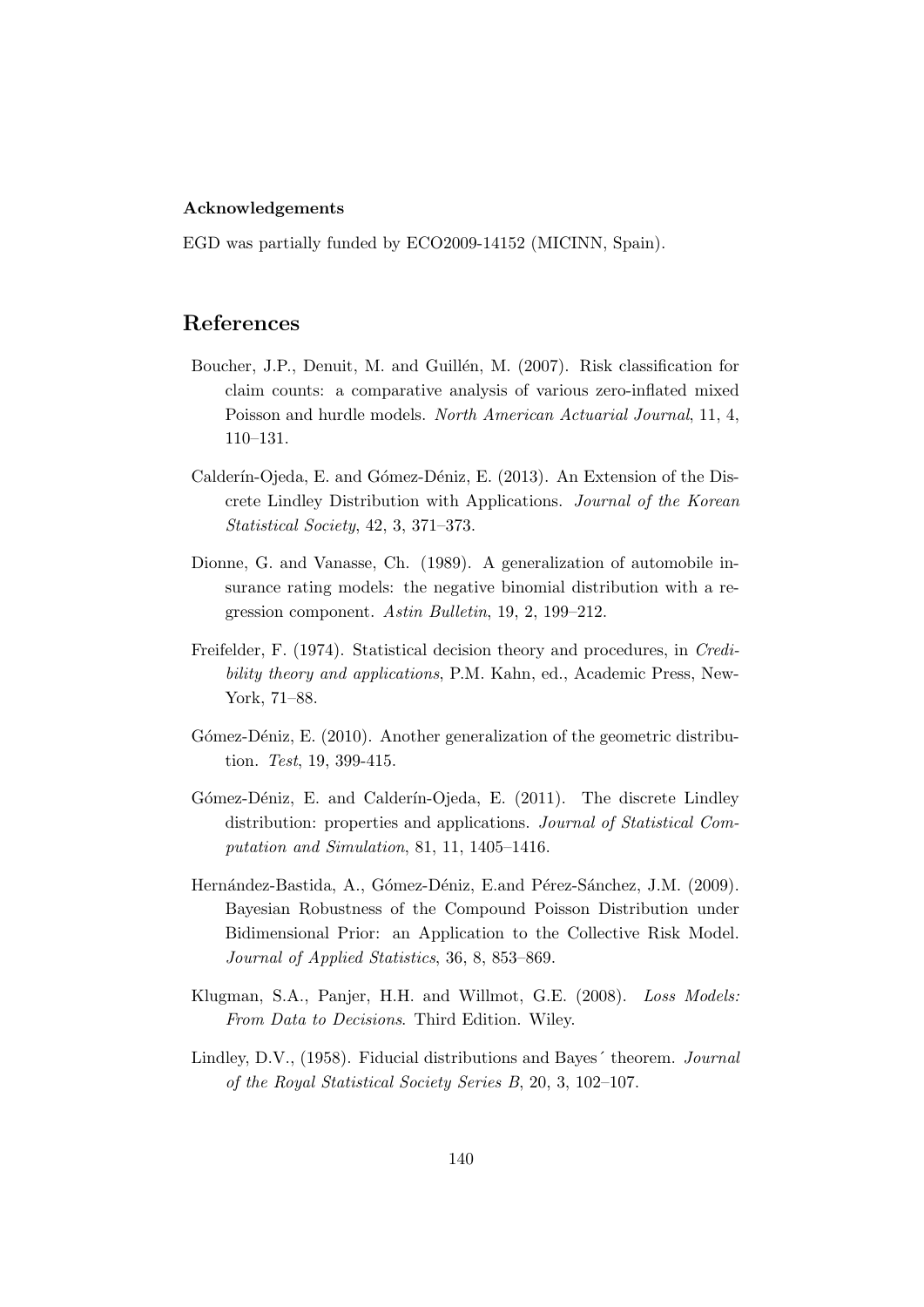- Marshall, A.W. and Olkin, I. (1997). A new method for adding a parameter to a family of distributions with application to the exponential and Weibull families. *Biometrika*, 84, 3, 641–652.
- Meng, S., Wei, Y. and Whitmore, G. A. (1999). Accounting for individual over-dispersion in a bonus-malus system. *Astin Bulletin*, 29, 2, 327– 337.
- Nadarajah, S. and Kotz, S. (2006a). Compound mixed Poisson distributions I. *Scandinavian Actuarial Journal*, 3, 141–162.
- Nadarajah, S. and Kotz, S. (2006b). Compound mixed Poisson distributions II. *Scandinavian Actuarial Journal*, 3, 163–181.
- Nakagawa, T. and Osaki, S. (1975). The discrete Weibull distribution. *IEEE Trans. Reliab.*, **24**, 5, 300–301.
- Rolski, T., Schmidli, H. Schmidt, V. and Teugel, J. (1999). *Stochastic processes for insurance and finance*. John Wiley & Sons.
- Roy D. (2004). Discrete Rayleigh distribution. *IEEE Trans. Reliab.*, 53, 5, 255–260.
- Sandström, A. (2006). *Solvency: Models, Assessment and Regulation*, Chapman & Hall/CRC, Boca Raton.
- Seal, H.L. (1982). Mixed Poisson-an ideal distribution of claim number? *MVSV*, 293–295.
- Willmot, G.E. (1987). The Poisson-inverse Gaussian distribution as an alternative to the negative binomial. *Scandinavian Actuarial Journal*, 113 - 127.
- Wüthrich, M.V. (2006). Premium liability risks: Modelling small claims. *Bull. Swiss Association Actuaries*, 1, 27–38.
- Zakerzadeh, Y. and Dolati, A. (2009). Generalized Lindley Distribution. *Journal of Mathematical Extension*, 3, 2, 13–25.